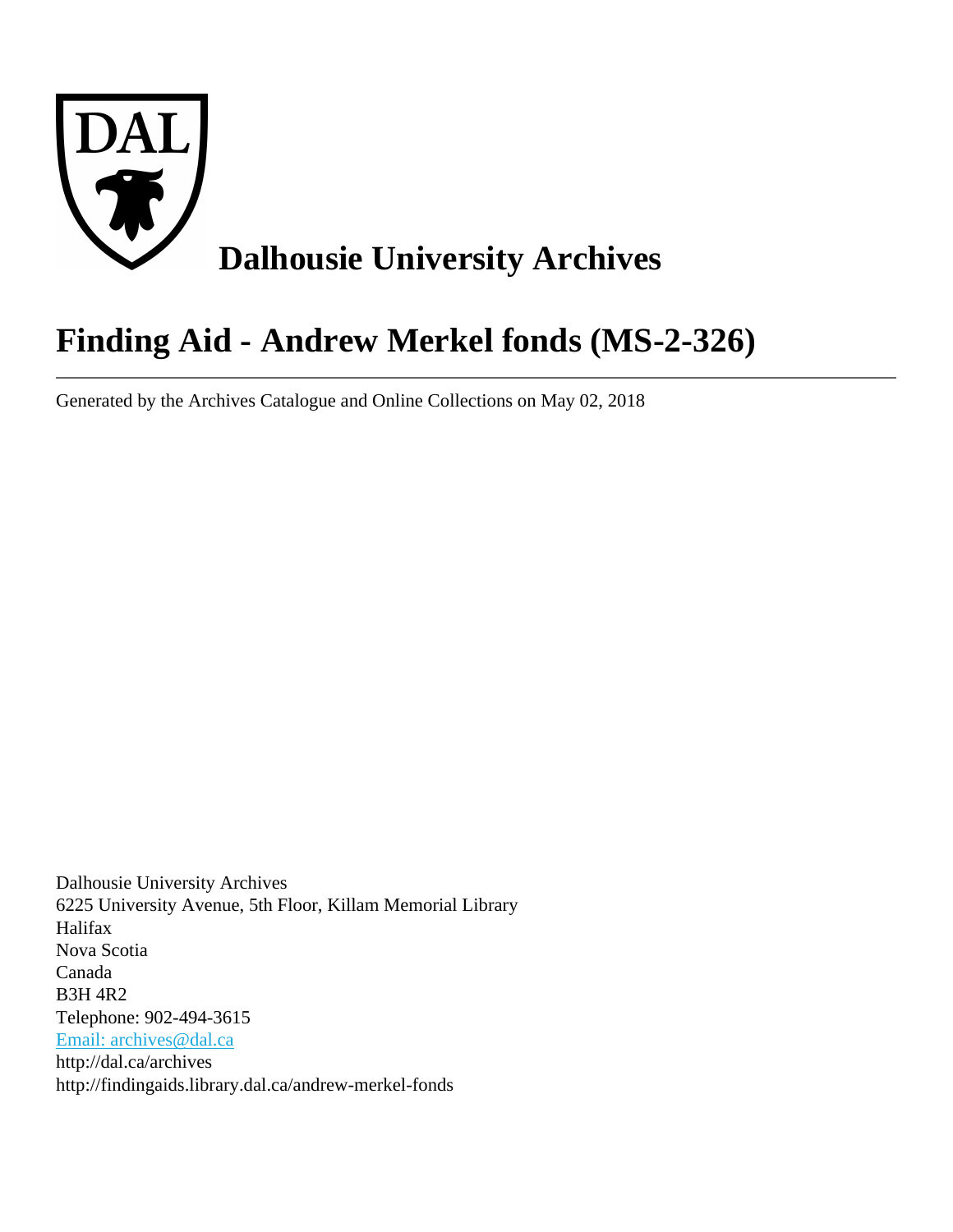# **Table of contents**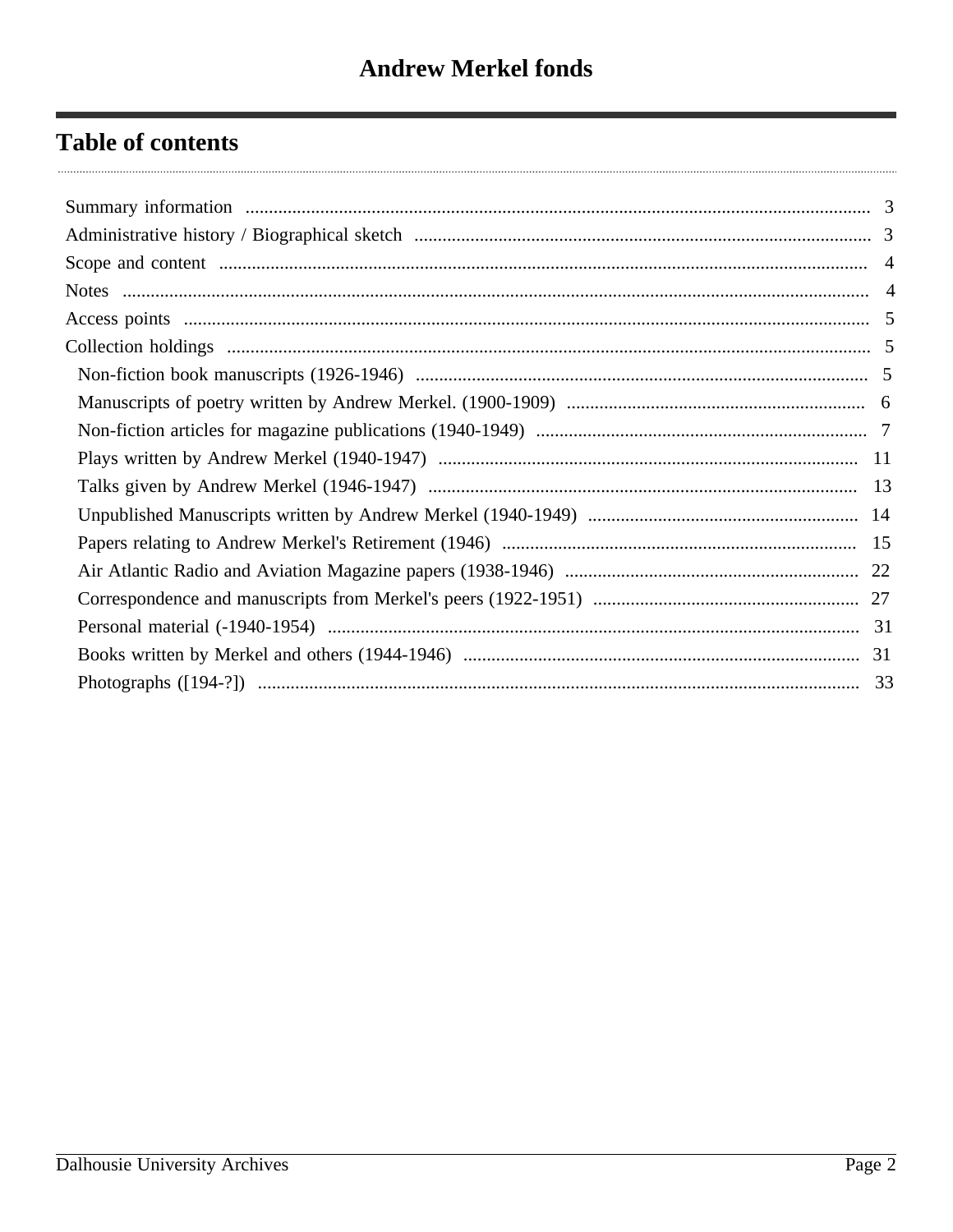<span id="page-2-0"></span>

| <b>Repository:</b>           | <b>Dalhousie University Archives</b> |
|------------------------------|--------------------------------------|
| <b>Title:</b>                | Andrew Merkel fonds                  |
| Reference code:              | $MS-2-326$                           |
| Date:                        | 1900-1954 (date of creation)         |
| Language:                    | English                              |
| <b>Physical description:</b> | 25 cm of textual records             |

# <span id="page-2-1"></span>**Administrative history / Biographical sketch**

#### **Note**

Journalist and poet Andrew Doane Merkel was born in New York State in the mid 1880s. He came to Nova Scotia as a boy when his father, Anglican Minister Rev. A. Deb Merkel, took over a parish in Digby. Merkel married Florence (Tully) E. Sutherland from Windsor and had three children: J. Arthur, Peggy, and Mary. Merkel spent most of his adult life in Halifax and is known to have lived on South Park Street.

For almost forty years Merkel worked as a journalist in the Maritimes. He worked for the Philadelphia North American, the Sydney Record, and was news editor of the Saint John Standard from 1908 to 1910. In 1910 he moved to Halifax to become editor of the Halifax Echo where he remained for seven years before moving to Montreal to join the Canadian Press as Maritime News Editor in 1917. He returned to Halifax shortly thereafter, and became Superintendent of Canadian Press' Atlantic Division from 1919-1946. By the time Merkel retired in 1946 he had covered a range of regional, national, and international stories that included Marconi's transmission from Cape Breton, the sinking of the Titanic, war, and the first airplane flight in the British Empire. He retired to Port Royal where he purchased a large property adjacent to the Port Royal Habitation; he hoped to establish a radio station and tourist attraction in the area. He returned to Halifax after the death of his wife in the early 1950s and died in Halifax in 1954.

Merkel was also a poet and avid historian. His first book length poem, The Order of Good Cheer, wasn't published until 1944 although he completed it in the early 1920s. His second book length poem, Tallahasse, was published the following year. Both works illustrate his interest in Nova Scotian history; The Order of Good Cheer is about Nova Scotia's first French settlers while Tallahasse is about Halifax during the American civil war. He published two works of non-fiction as well, Letters from the Front (1914), and Bluenose Schooner (1948). Merkel was also a member of the Halifax literary group called The Song Fishermen and often hosted meetings of the group, which included fellow writers such as Charles G.D. Roberts, Charles Bruce, Kenneth Leslie, and Robert Norwood.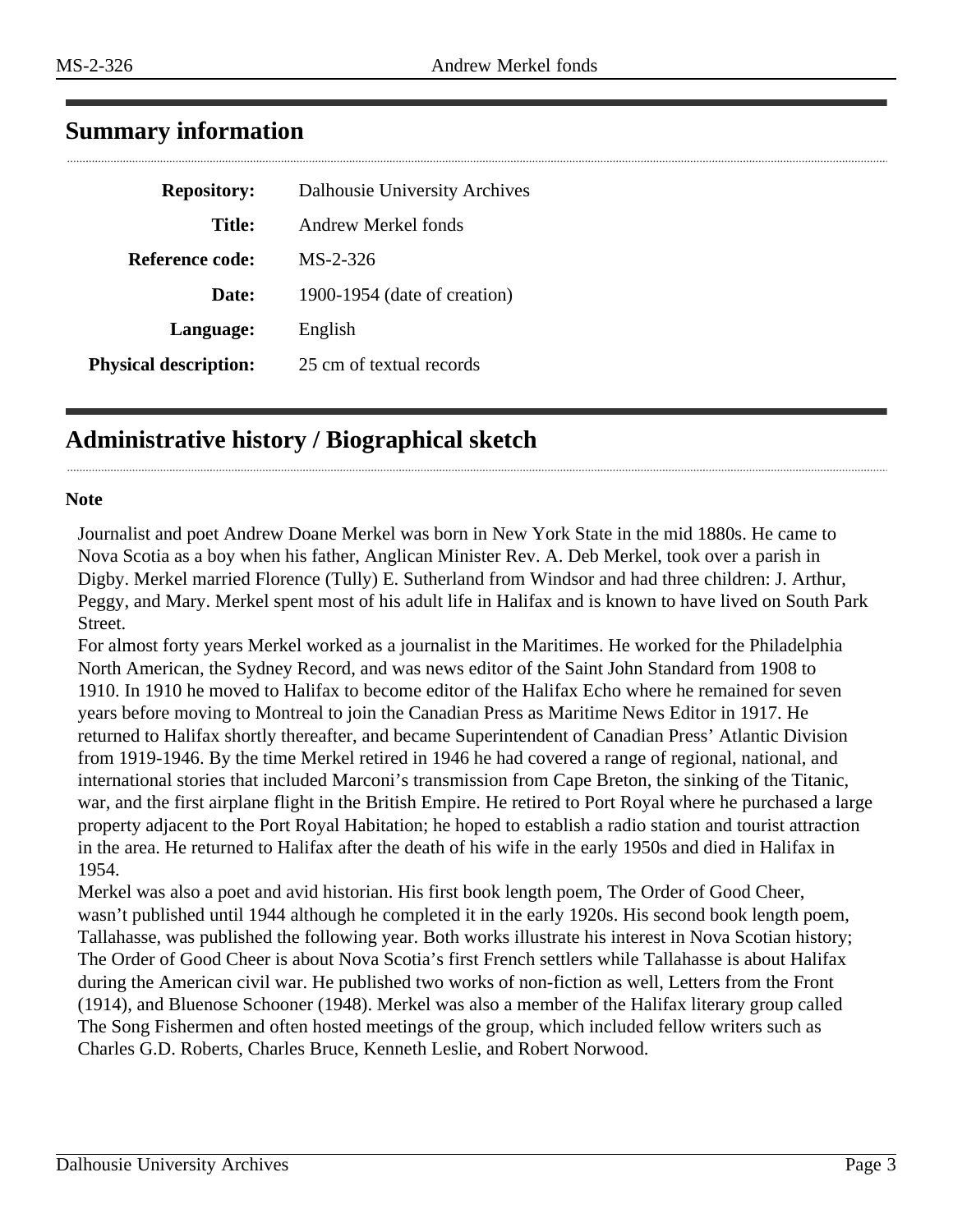### **Custodial history**

Fonds donated by Andrew Merkel's son Arthur Merkel in one accession in 1978.

# <span id="page-3-0"></span>**Scope and content**

Fonds consists of materials created and collected by Andrew Merkel. The fonds contains correspondence to and from friends and associates, including Charles Bruce, Kenneth Leslie, and Robert Norwood; manuscripts of articles, poems, and plays; Atlantic Radio and Aviation Magazine Papers; newspaper clippings related to his retirement and death; printed copies of The Song Fishermens' Song Sheet and The Order of Good Cheer; and some other miscellaneous documents

# <span id="page-3-1"></span>**Notes**

### **Title notes**

#### **Restrictions on access**

There are no access restrictions on these materials. All materials are open for research.

#### **Conditions governing use**

Materials do not circulate and must be used in the Archives and Special Collections Reading Room.

# **Finding aids**

Detailed finding aid available onsite.

#### **Related material**

See the Mary-Elizabeth Lynch Collection at Library and Archives Canada. Lynch is Andrew Merkel's daughter.

#### **Other notes**

- **Publication status**: Published
- **Level of detail**: Full
- **Status description:** Final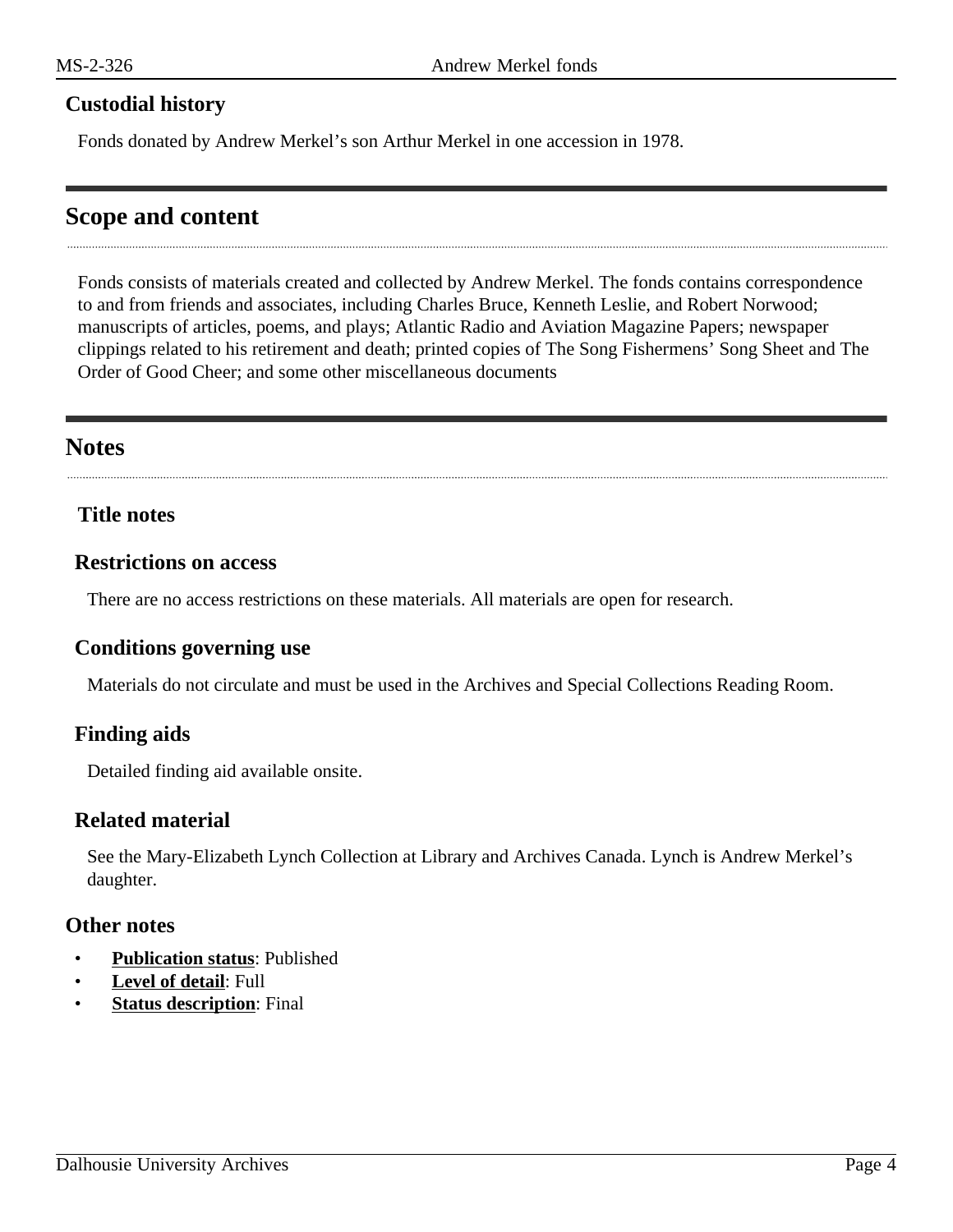# <span id="page-4-0"></span>**Access points**

- Textual record (documentary form)
- Correspondence (documentary form)
- Clippings (documentary form)
- Manuscripts (documentary form)
- Canadian literature (subject)
- Personal archives (subject)
- Poetry (subject)
- Authors (subject)
- Halifax (N.S.) (place)

# <span id="page-4-1"></span>**Collection holdings**

# <span id="page-4-2"></span>**Series: Non-fiction book manuscripts**

Creator: Merkel, Andrew Doane, 1884-1954

Title: Non-fiction book manuscripts

Date: 1926-1946 (date of creation)

Scope and content:

This series consists of a notebook and correspondence related to Andrew Merkel's book The Order of good cheer.

Physical description: notebook ; 3 pages

# **File: Notebook of a manuscript of the The Order of Good Cheer.**

Title: Notebook of a manuscript of the The Order of Good Cheer.

Physical description: 1 notebook

Note [generalNote]:

This notebook is missing.

# **File: MS-2-326, Box 1, Folder 1 - Correspondence relating to the book the Order of Good Cheer**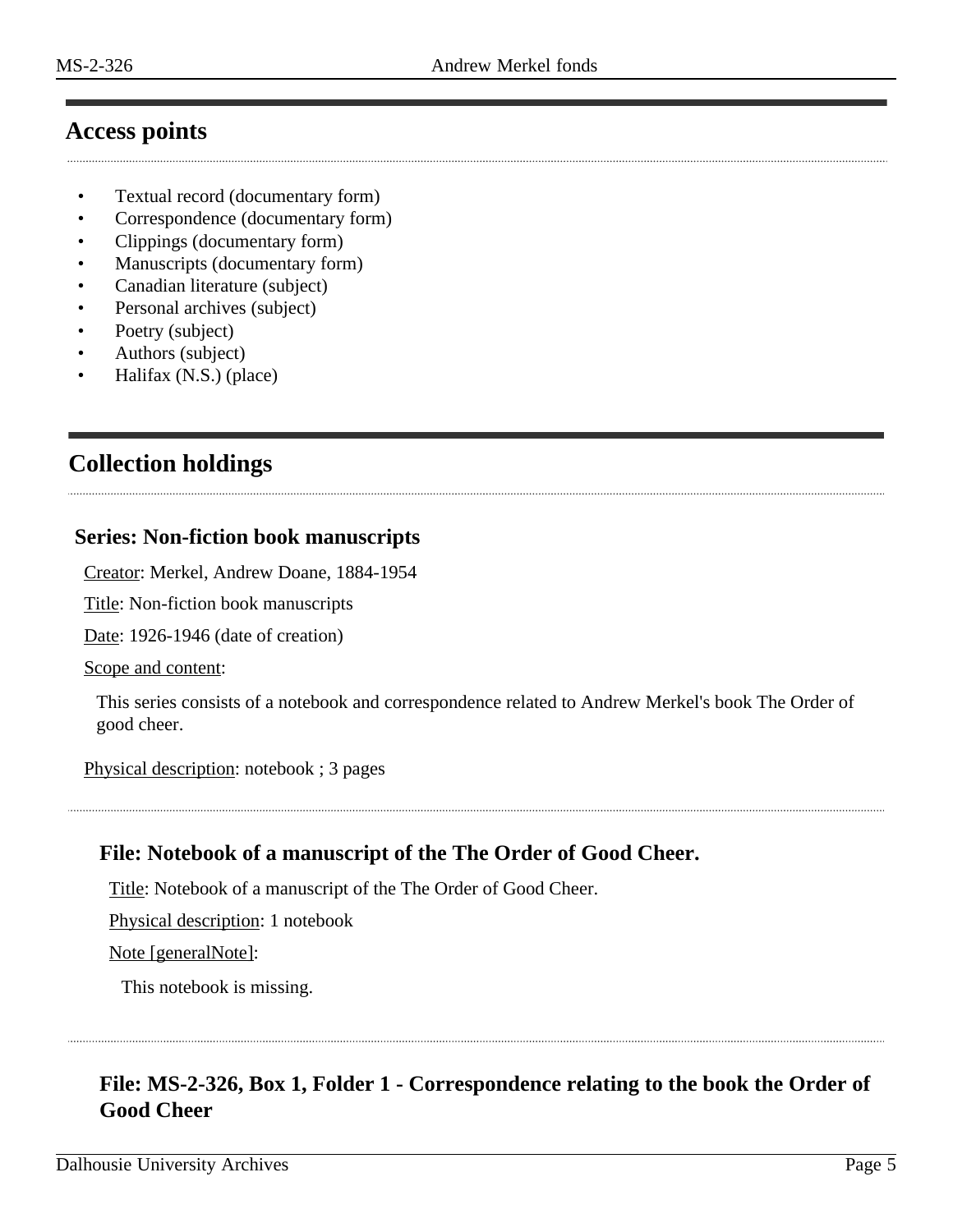Creator: Merkel, Andrew Doane, 1884-1954 Title: Correspondence relating to the book the Order of Good Cheer Reference code: MS-2-326, Box 1, Folder 1 Date: 1926-1948 (date of creation) Physical description: 3 pages

# <span id="page-5-0"></span>**Series: Manuscripts of poetry written by Andrew Merkel.**

Creator: Merkel, Andrew Doane, 1884-1954 Title: Manuscripts of poetry written by Andrew Merkel. Date: 1900-1909 (date of creation) Scope and content:

This series consists of notebooks and single sheets of paper of poetry written by Andrew Merkel.

Physical description: 5 cm of textual record

# **File: MS-2-326, Box 1, Folder 2 - Notebook of poetry.**

Creator: Merkel, Andrew Doane, 1884-1954 Title: Notebook of poetry. Reference code: MS-2-326, Box 1, Folder 2 Date: 1906-1907 (date of creation) Scope and content: This file also contains issue no. 224 of the King's College Record.

Physical description: 1 cm of textual record

# **File: MS-2-326, Box 1, Folder 3 - Notebook of poetry**

Creator: Merkel, Andrew Doane, 1884-1954 Title: Notebook of poetry Reference code: MS-2-326, Box 1, Folder 3 Date: 1909 (date of creation) Physical description: 1 cm of textual record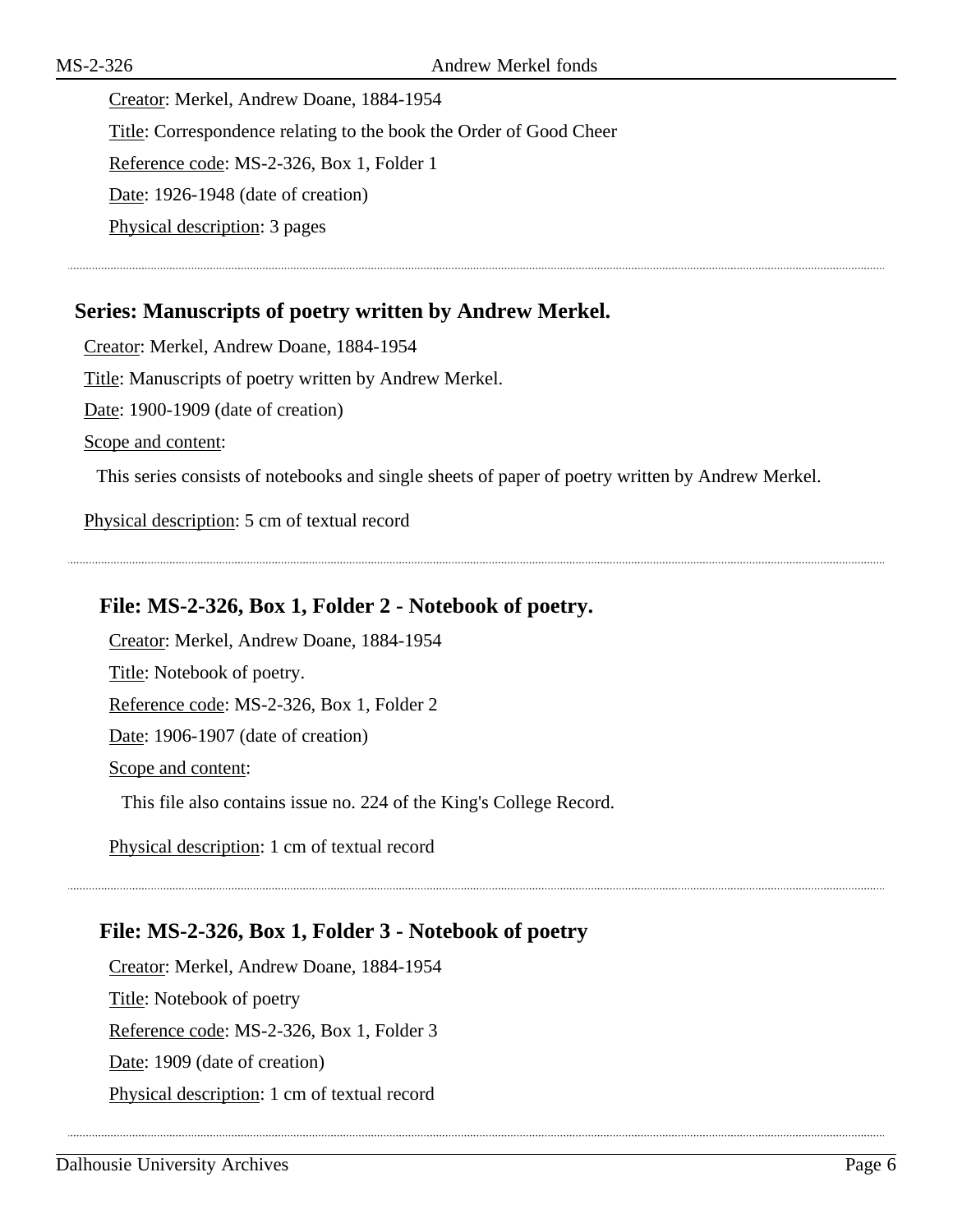# **File: MS-2-326, Box 1, Folder 4 - Poetry written by Merkel**

Title: Poetry written by Merkel Reference code: MS-2-326, Box 1, Folder 4 Date: 1900-1909 (date of creation) Physical description: 3 cm of textual record

# <span id="page-6-0"></span>**Series: Non-fiction articles for magazine publications**

Creator: Merkel, Andrew Doane, 1884-1954 Title: Non-fiction articles for magazine publications Date: 1940-1949 (date of creation) Scope and content:

This series consists of typewritten articles written by Merkel for magazine publications.

Physical description: 4 cm of textual records

# **File: MS-2-326, Box 1, Folder 5 - Typewritten article titled Regional libary for Annapolis County**

Title: Typewritten article titled Regional libary for Annapolis County Reference code: MS-2-326, Box 1, Folder 5 Date: [1949?] (date of creation) Physical description: 3 pages

# **File: MS-2-326, Box 1, Folder 6 - Typewritten article titled Christmas on the Granville Shore**

Title: Typewritten article titled Christmas on the Granville Shore Reference code: MS-2-326, Box 1, Folder 6 Date: [1940?] (date of creation) Physical description: 3 pages

# **File: MS-2-326, Box 1, Folder 7 - Typewritten article titled America's first garden**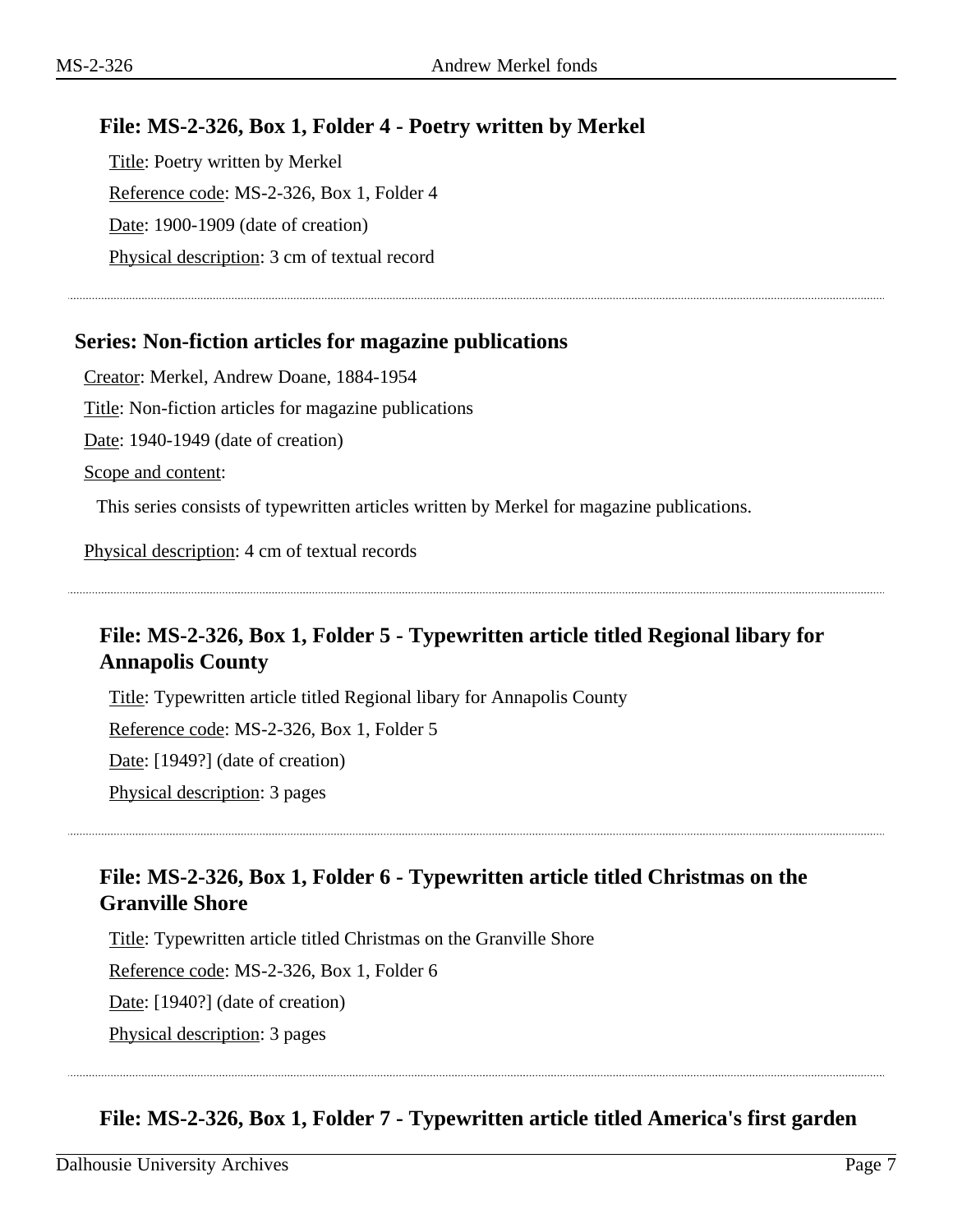Title: Typewritten article titled America's first garden Reference code: MS-2-326, Box 1, Folder 7 Date: [1943?] (date of creation) Physical description: 3 pages

# **File: MS-2-326, Box 1, Folder 8 - Typewritten article on the lower Granville causeway**

Creator: Merkel, Andrew Doane, 1884-1954 Title: Typewritten article on the lower Granville causeway Reference code: MS-2-326, Box 1, Folder 8 Date: [1940?] (date of creation) Physical description: 3 pages (1000 words)

# **File: MS-2-326, Box 1, Folder 9 - Typewritten article titled Waiting for a Bus**

Creator: Merkel, Andrew Doane, 1884-1954 Title: Typewritten article titled Waiting for a Bus Reference code: MS-2-326, Box 1, Folder 9 Date: 1940 (date of creation) Physical description: 3 pages (1000 words)

# **File: MS-2-326, Box 1, Folder 10 - Typewritten article titled The Way to Port Royal**

Creator: Merkel, Andrew Doane, 1884-1954 Title: Typewritten article titled The Way to Port Royal Reference code: MS-2-326, Box 1, Folder 10 Date: 1947 (date of creation) Physical description: 3 pages (1000 words)

# **File: MS-2-326, Box 1, Folder 11 - Typewritten article titled A Nova Scotia Serendipity**

Creator: Merkel, Andrew Doane, 1884-1954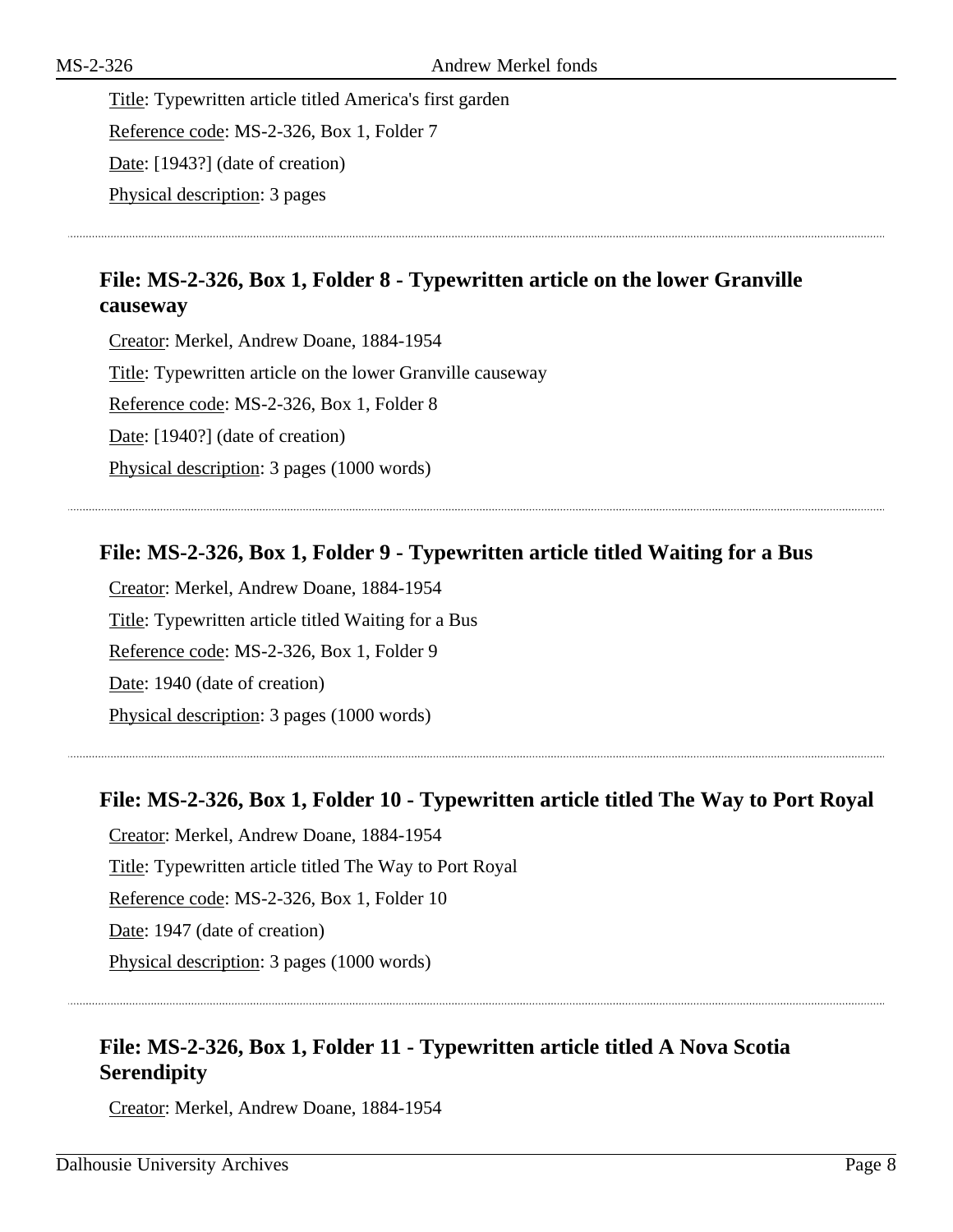Title: Typewritten article titled A Nova Scotia Serendipity Reference code: MS-2-326, Box 1, Folder 11 Date: [1948?] (date of creation) Physical description: 3 pages (1000 words)

# **File: MS-2-326, Box 1, Folder 12 - Typewritten article titled I Buy a Farm**

Creator: Merkel, Andrew Doane, 1884-1954 Title: Typewritten article titled I Buy a Farm Reference code: MS-2-326, Box 1, Folder 12 Date: [1948?] (date of creation) Physical description: 6 pages

# **File: MS-2-326, Box 1, Folder 13 - Typewritten article titled The Restored Champlain Habitation at Port Royal**

Creator: Merkel, Andrew Doane, 1884-1954 Title: Typewritten article titled The Restored Champlain Habitation at Port Royal Reference code: MS-2-326, Box 1, Folder 13 Date: [1940?] (date of creation) Physical description: 7 pages (2500 words)

# **File: MS-2-326, Box 1, Folder 14 - Typewritten article titled Racing Fishermen**

Creator: Merkel, Andrew Doane, 1884-1954

Title: Typewritten article titled Racing Fishermen

Reference code: MS-2-326, Box 1, Folder 14

Date: February, 1947 (date of creation)

Scope and content:

This file also contains a letter from Mr. Cochrane, editor of the King's College Record.

Physical description: 5 pages (1000 words)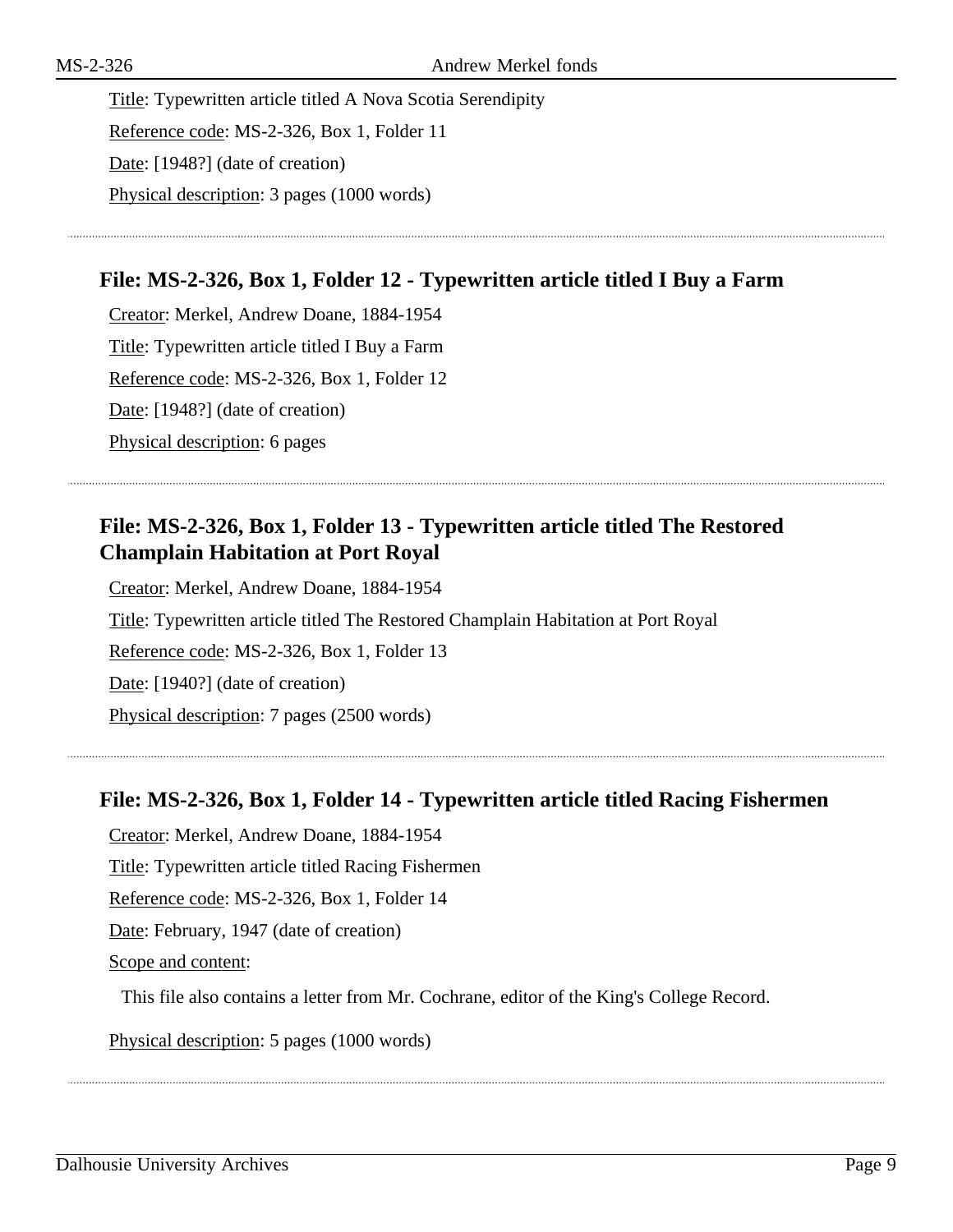# **File: MS-2-326, Box 1, Folder 15 - Typewritten article titled Historical Background - Digby to Grand Pre Area**

Creator: Merkel, Andrew Doane, 1884-1954

Title: Typewritten article titled Historical Background - Digby to Grand Pre Area

Reference code: MS-2-326, Box 1, Folder 15

Date: July, 1947 (date of creation)

Scope and content:

This article was written for the Canadian Research Club Convention, at the Pines, Digby, Nova Scotia on June 28 to July 4, 1947.

Physical description: 5 pages

# **File: MS-2-326, Box 1, Folder 16 - Typewritten article titled Digby has unique industry**

Creator: Merkel, Andrew Doane, 1884-1954

Title: Typewritten article titled Digby has unique industry

Reference code: MS-2-326, Box 1, Folder 16

Date: November, 1947 (date of creation)

Scope and content:

This file also contains correspondence from the Herald, Halifax, N.S.

Physical description: 5 pages (1000 words)

# **File: MS-2-326, Box 1, Folder 17 - Typewritten article titled The Church at Karsdale**

Creator: Merkel, Andrew Doane, 1884-1954

Title: Typewritten article titled The Church at Karsdale

Reference code: MS-2-326, Box 1, Folder 17

Date: December, 1947 (date of creation)

Scope and content:

This file also contains correspondence from the Herald, Halifax, N.S.

Physical description: 5 pages (1000 words)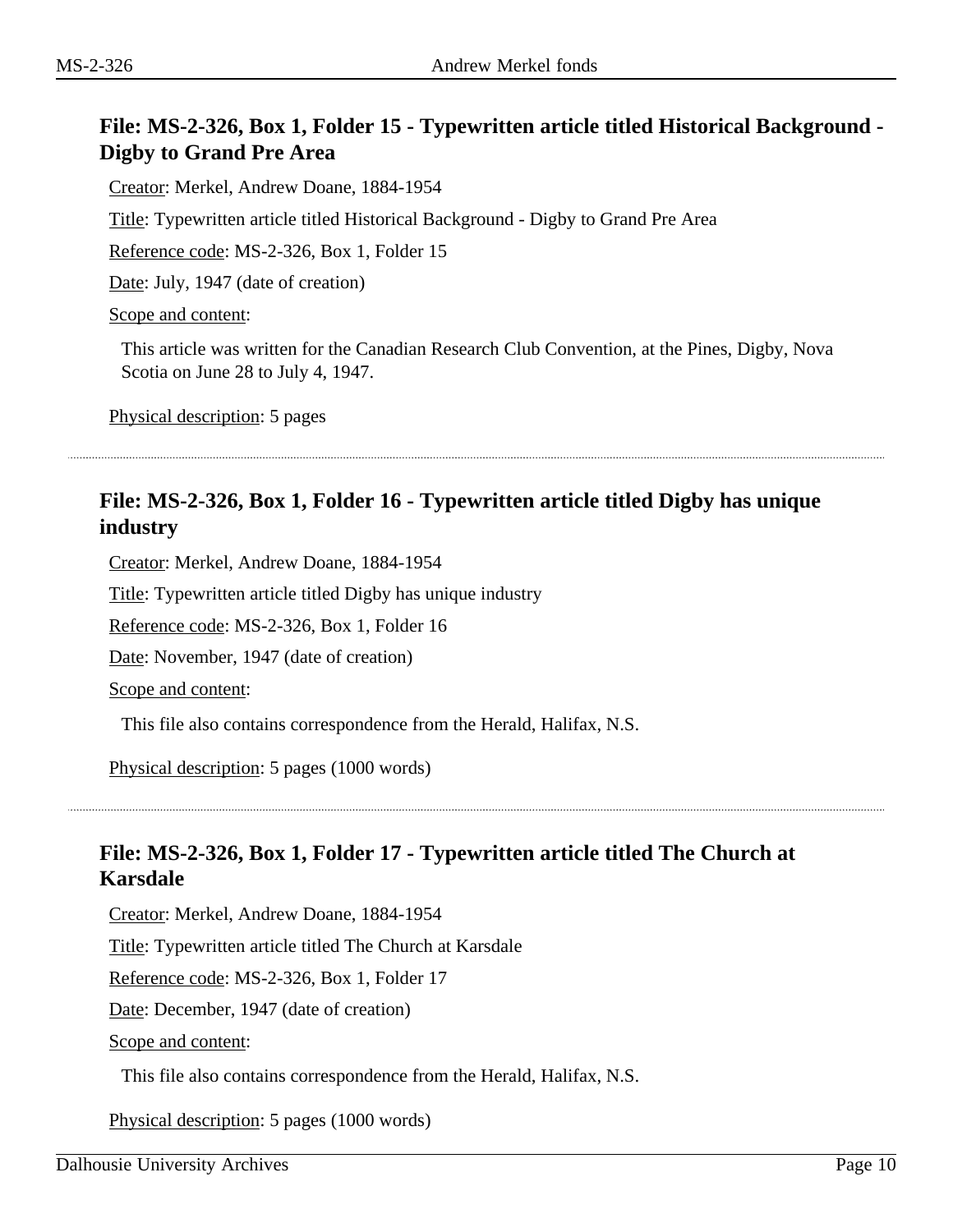# **File: MS-2-326, Box 1, Folder 18 - Typewritten article titled Christmas in Nova Scotia, in the early days of century**

Creator: Merkel, Andrew Doane, 1884-1954

Title: Typewritten article titled Christmas in Nova Scotia, in the early days of century

Reference code: MS-2-326, Box 1, Folder 18

Date: December, 1947 (date of creation)

Scope and content:

This file also contains correspondence from the Herald, Halifax, N.S.

Physical description: 4 pages (1000 words)

# **File: MS-2-326, Box 1, Folder 19 - Typewritten article titled Ten and Now (1849--1949)**

Creator: Merkel, Andrew Doane, 1884-1954 Title: Typewritten article titled Ten and Now (1849--1949) Reference code: MS-2-326, Box 1, Folder 19 Date: 1949 (date of creation) Physical description: 11 pages (3200 words)

# **File: MS-2-326, Box 1, Folder 20 - 4 Typewritten articles on miscellaneous topics**

Creator: Merkel, Andrew Doane, 1884-1954 Title: 4 Typewritten articles on miscellaneous topics Reference code: MS-2-326, Box 1, Folder 20 Date: [1940's?] (date of creation) Physical description: .5 cm of textual record

# <span id="page-10-0"></span>**Series: Plays written by Andrew Merkel**

Creator: Merkel, Andrew Doane, 1884-1954 Title: Plays written by Andrew Merkel Date: 1940-1947 (date of creation)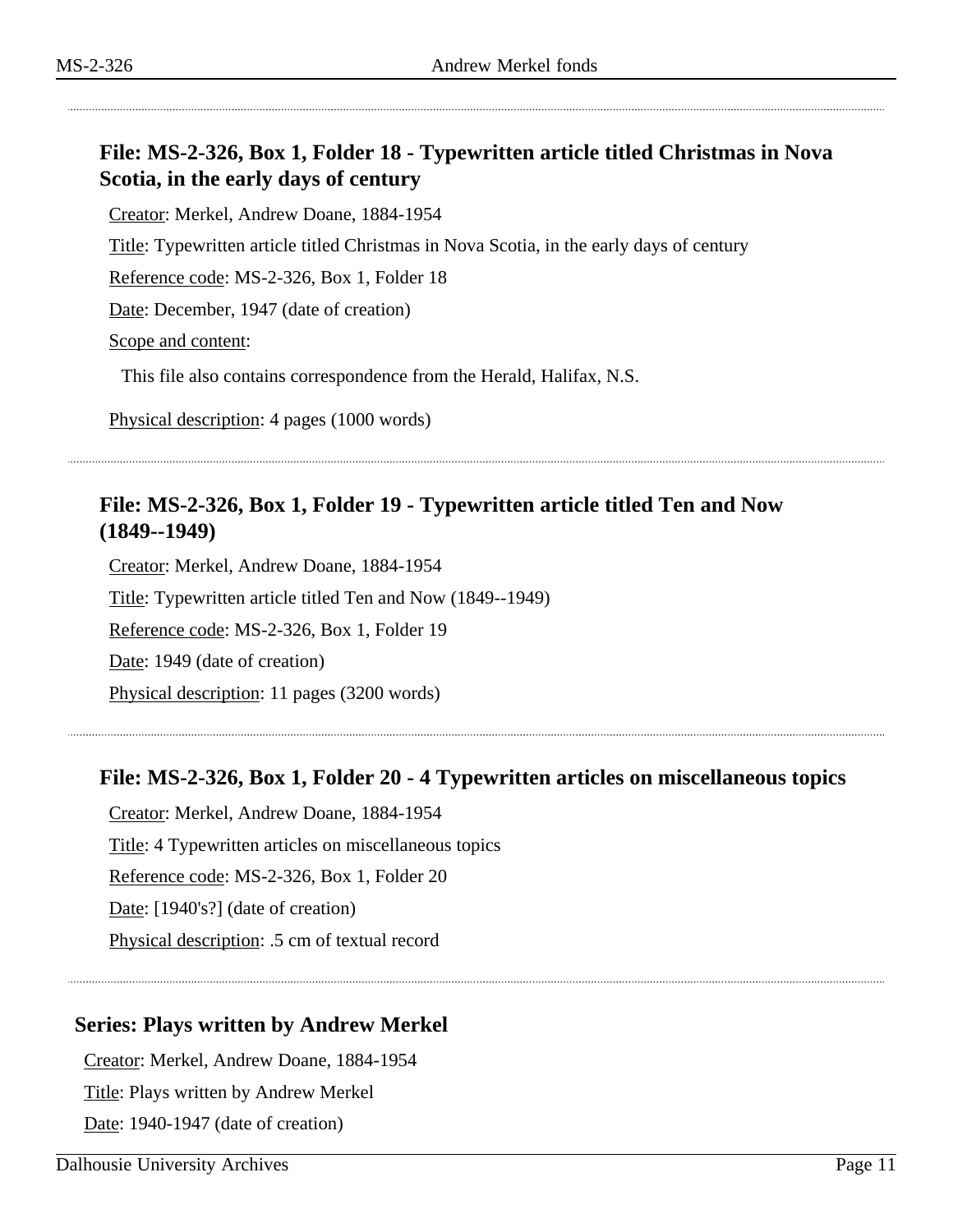Scope and content:

This series also contains Correspondence.

# **File: MS-2-326, Box 1, Folder 21 - One act play, Jim's Return**

Creator: Merkel, Andrew Doane, 1884-1954 Title: One act play, Jim's Return Reference code: MS-2-326, Box 1, Folder 21 Date: c.1947 (date of creation)

Scope and content:

This file contains more than one copy of the play, possibly different versions.

Physical description: .5 cm of textual record

# **File: MS-2-326, Box 1, Folder 22 - One act play, Number please, or Two long and a short**

Creator: Merkel, Andrew Doane, 1884-1954 Title: One act play, Number please, or Two long and a short Reference code: MS-2-326, Box 1, Folder 22 Date: c.1947 (date of creation) Physical description: 22 pages

#### **File: MS-2-326, Box 1, Folder 23 - Patton's speech to the third army before invasion**

Creator: Merkel, Andrew Doane, 1884-1954 Title: Patton's speech to the third army before invasion Reference code: MS-2-326, Box 1, Folder 23 Date: [1940's] (date of creation) Physical description: 6 pages

# **File: MS-2-326, Box 2, Folder 30 - One act play titled Harriette Richardson by Andrew Merkel**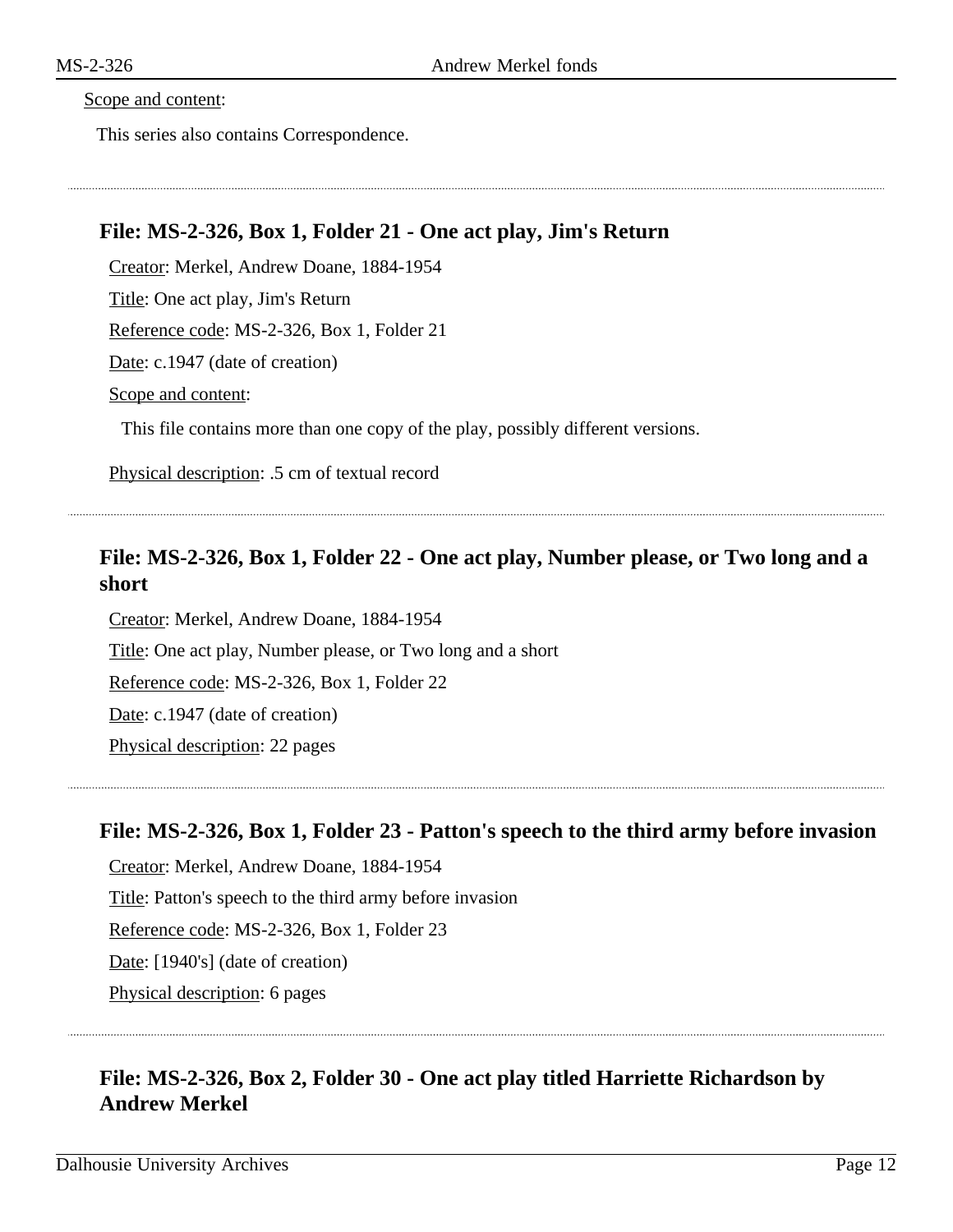Creator: Merkel, Andrew Doane, 1884-1954 Title: One act play titled Harriette Richardson by Andrew Merkel Reference code: MS-2-326, Box 2, Folder 30 Date: [1940's] (date of creation) Scope and content:

This file contains different versions of the play.

Physical description: 1 cm of textual record

# **File: MS-2-326, Box 2, Folder 31 - Correspondence related to Andrew Merkel's plays**

Title: Correspondence related to Andrew Merkel's plays

Reference code: MS-2-326, Box 2, Folder 31

Date: 1947-1948 (date of creation)

Scope and content:

This file contains submission letters for Merkel's plays.

Physical description: 9 pages

# <span id="page-12-0"></span>**Series: Talks given by Andrew Merkel**

Creator: Merkel, Andrew Doane, 1884-1954

Title: Talks given by Andrew Merkel

Date: 1946-1947 (date of creation)

Scope and content:

This series consists of an address and a notice of a talk given by Andrew Merkel to organizations.

# **File: MS-2-326, Box 1, Folder 24 - Notice for a talk at the Kiwanis Club in Liverpool, May 1946**

Title: Notice for a talk at the Kiwanis Club in Liverpool, May 1946

Reference code: MS-2-326, Box 1, Folder 24

Date: May 23, 1946 (date of creation)

Scope and content: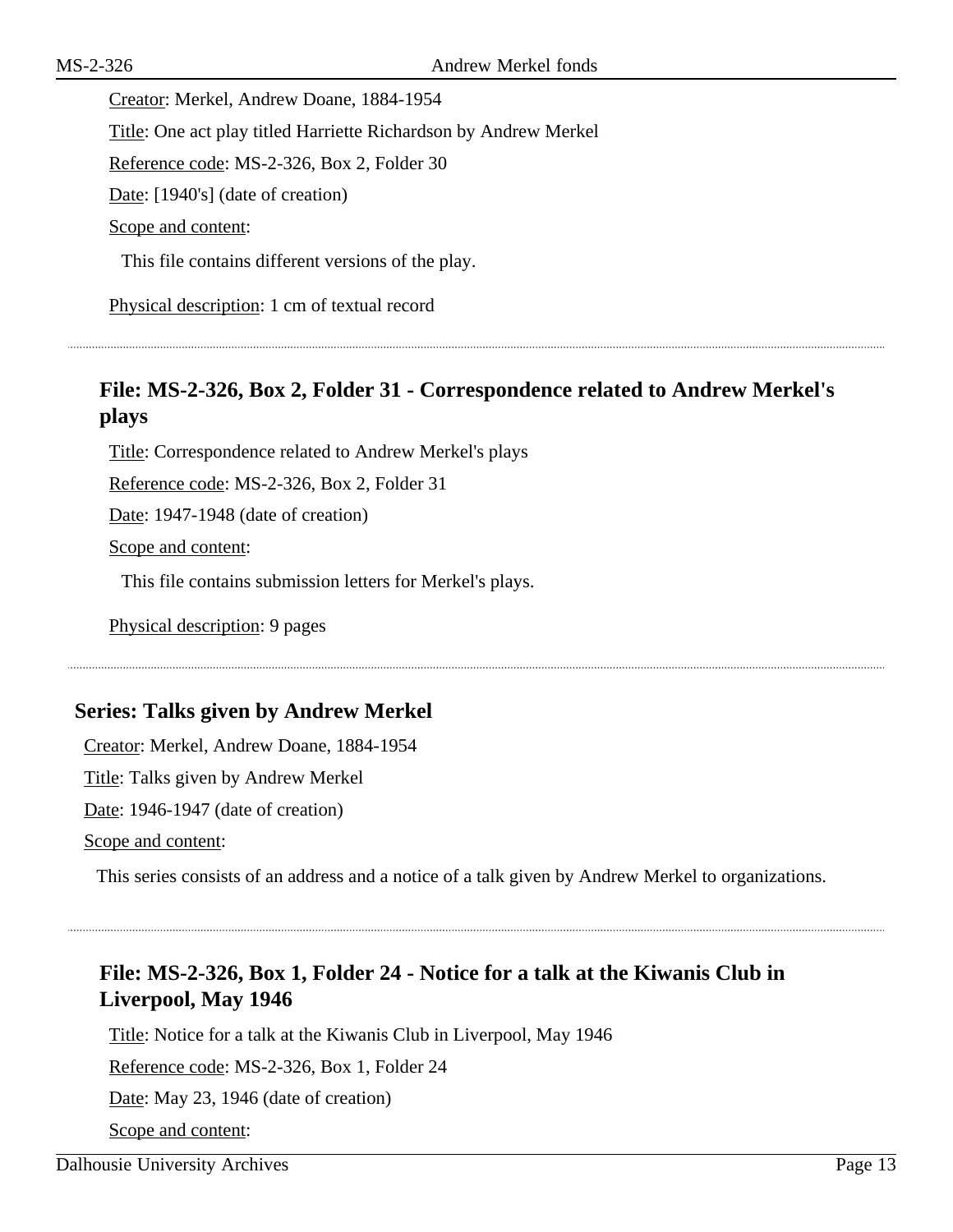The talk was at a Kiwanis Luncheon, dated Monday May 27, 1946.

Physical description: 1 page

#### **File: MS-2-326, Box 2, Folder 32 - Talk given in Truro November 28th, 1947**

Title: Talk given in Truro November 28th, 1947 Reference code: MS-2-326, Box 2, Folder 32 Date: November 28, 1947 (date of creation) Physical description: 4 pages

#### <span id="page-13-0"></span>**Series: Unpublished Manuscripts written by Andrew Merkel**

Creator: Merkel, Andrew Doane, 1884-1954

Title: Unpublished Manuscripts written by Andrew Merkel

Date: 1940-1949 (date of creation)

Scope and content:

This series consists of unpublished manuscripts related to Halifax, written by Andrew Merkel.

Physical description: 1 cm of textual record

#### **File: MS-2-326, Box 1, Folder 25 - Manuscript titled The founding of Halifax**

Creator: Merkel, Andrew Doane, 1884-1954 Title: Manuscript titled The founding of Halifax Reference code: MS-2-326, Box 1, Folder 25 Date: 1949 (date of creation) Physical description: .5 cm of textual record

#### **File: MS-2-326, Box 1, Folder 26 - Manuscript titled Outline story of Halifax**

Creator: Merkel, Andrew Doane, 1884-1954 Title: Manuscript titled Outline story of Halifax Reference code: MS-2-326, Box 1, Folder 26 Date: [1940's] (date of creation)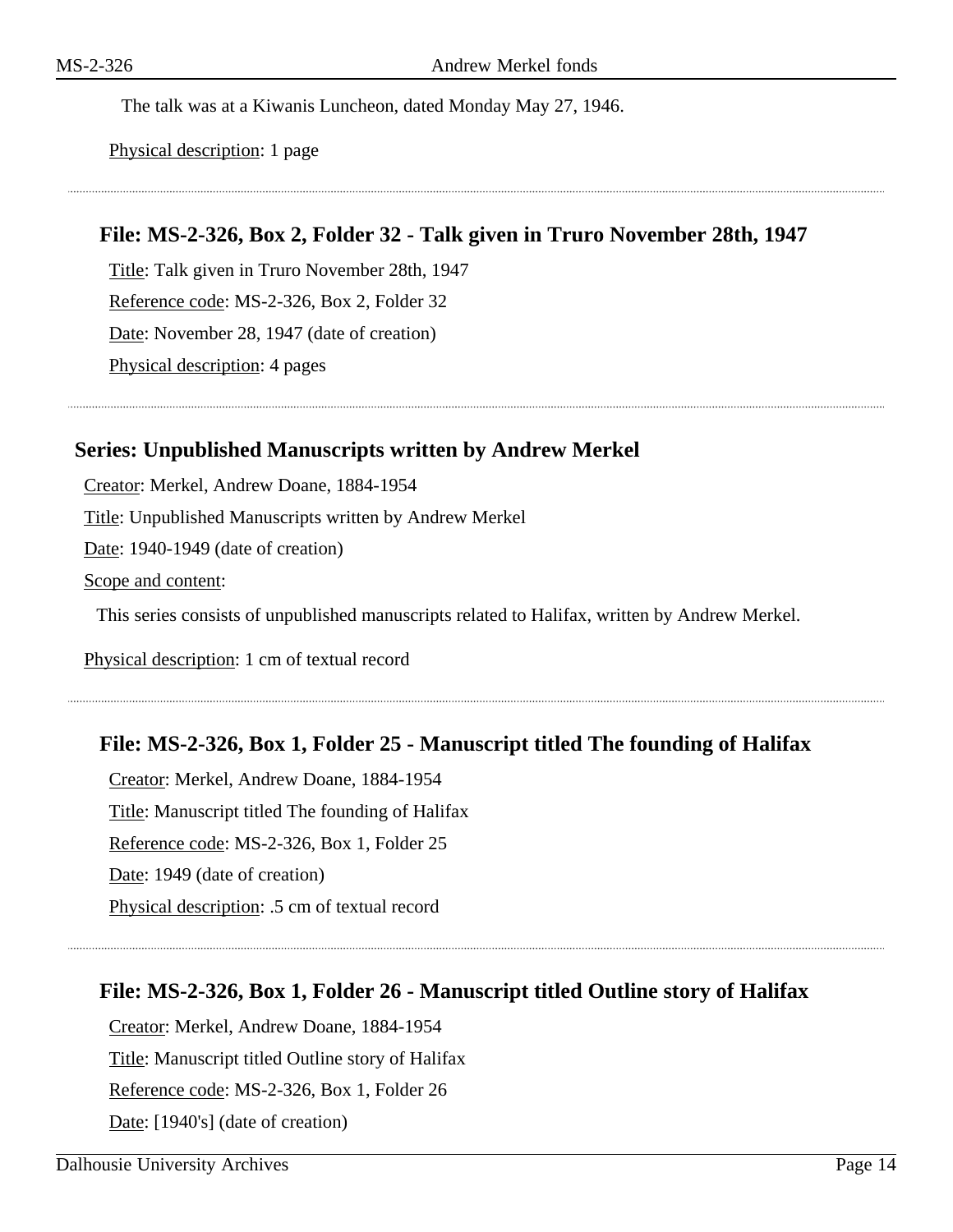#### Physical description: .5 cm of textual record

#### <span id="page-14-0"></span>**Series: Papers relating to Andrew Merkel's Retirement**

Title: Papers relating to Andrew Merkel's Retirement

Date: 1946 (date of creation)

#### Scope and content:

This series consists of correspondence, press release and newspaper clippings relating to Andrew Merkel's retirement in May of 1946.

Physical description: 5 cm of textual record

# **File: MS-2-326, Box 1, Folder 27 - Newpaper clippings and press release relating to Merkel's retirement**

Creator: Merkel, Andrew Doane, 1884-1954

Title: Newpaper clippings and press release relating to Merkel's retirement

Reference code: MS-2-326, Box 1, Folder 27

Date: May, 1946 (date of creation)

Physical description: 1 cm of textual record

# **File: MS-2-326, Box 1, Folder 28 - Material from Charles Bruce**

Title: Material from Charles Bruce Reference code: MS-2-326, Box 1, Folder 28

Date: May 1946 (date of creation)

Scope and content:

This file consists of correspondence from Charles Bruce, a speech given by Bruce at a dinner in honor of Andrew Merkel and a copy of the Press release announcing Merkel's retirement.

Physical description: 19 pages

# **File: MS-2-326, Box 1, Folder 29 - Correspondence from W.A. Buchanan**

Title: Correspondence from W.A. Buchanan

Reference code: MS-2-326, Box 1, Folder 29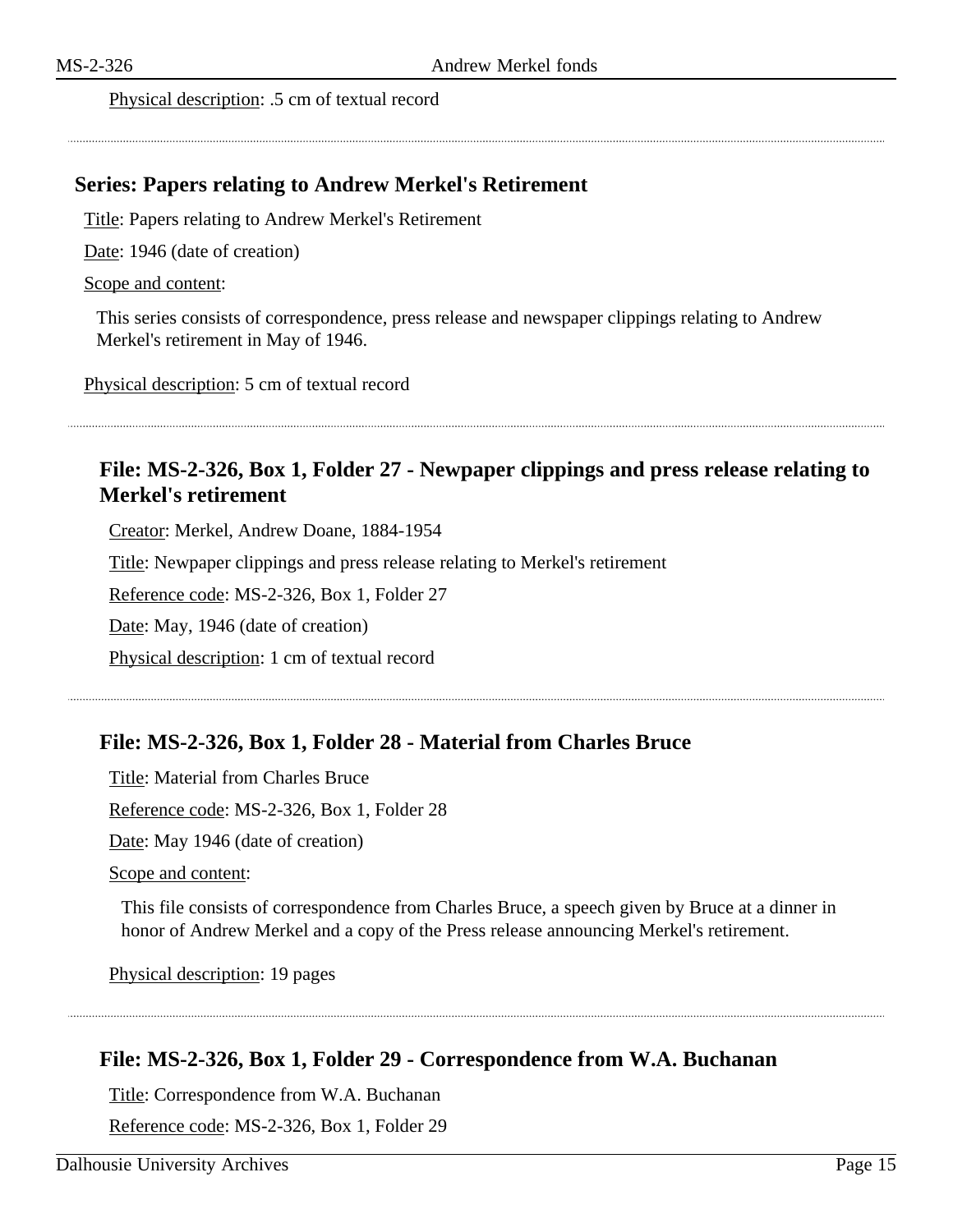Date: May 9, 1946 (date of creation) Physical description: 1 page

# **File: MS-2-326, Box 1, Folder 30 - Correspondence from Laura Carten**

Title: Correspondence from Laura Carten Reference code: MS-2-326, Box 1, Folder 30 Date: May 1946 (date of creation) Physical description: 2 pages

# **File: MS-2-326, Box 1, Folder 31 - Correspondence from A.R. Coffin**

Title: Correspondence from A.R. Coffin Reference code: MS-2-326, Box 1, Folder 31 Date: May 2, 1946 (date of creation) Physical description: 1 page

# **File: MS-2-326, Box 1, Folder 32 - Correspondence from Mike J.D.**

Title: Correspondence from Mike J.D. Reference code: MS-2-326, Box 1, Folder 32 Date: April 26, 1946 (date of creation) Physical description: 1 page

# **File: MS-2-326, Box 1, Folder 33 - Correspondence from Ben Beacon**

Title: Correspondence from Ben Beacon Reference code: MS-2-326, Box 1, Folder 33 Date: May 7, 1946 (date of creation) Physical description: 1 page

# **File: MS-2-326, Box 1, Folder 34 - Correspondence from Robert W.A. Dunn**

Title: Correspondence from Robert W.A. Dunn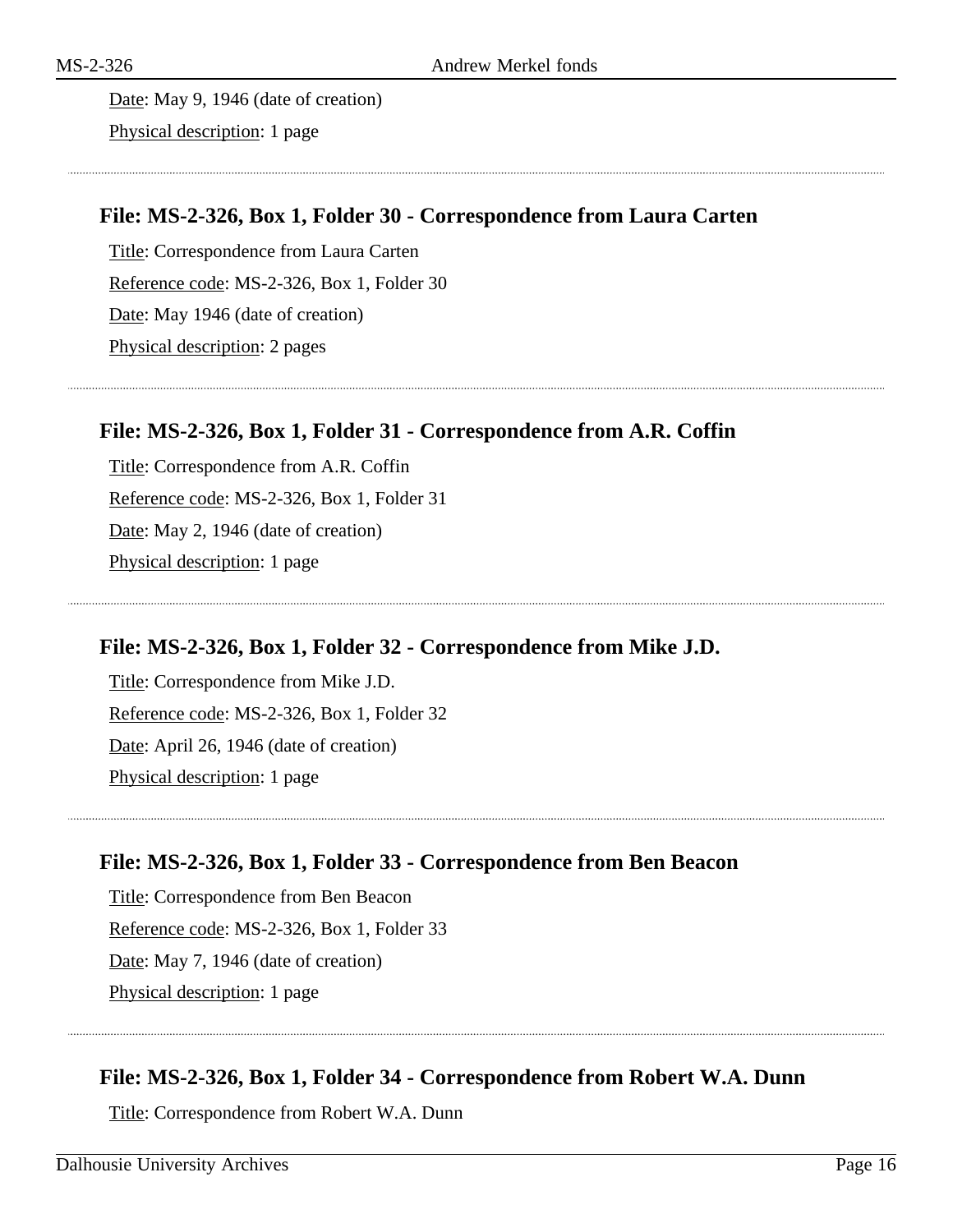Reference code: MS-2-326, Box 1, Folder 34 Date: May 14, 1946 (date of creation) Physical description: 1 page

# **File: MS-2-326, Box 1, Folder 35 - Correspondence from Harold Fair**

Title: Correspondence from Harold Fair Reference code: MS-2-326, Box 1, Folder 35 Date: 1946 (date of creation) Physical description: 2 pages

# **File: MS-2-326, Box 1, Folder 36 - Correspondence from Fred Fraser**

Title: Correspondence from Fred Fraser Reference code: MS-2-326, Box 1, Folder 36 Date: May 5, 1946 (date of creation) Physical description: 1 page

# **File: MS-2-326, Box 1, Folder 37 - Correspondence from J.K. Grainger**

Title: Correspondence from J.K. Grainger Reference code: MS-2-326, Box 1, Folder 37 Date: May 1, 1946 (date of creation) Physical description: 1 page

# **File: MS-2-326, Box 1, Folder 38 - Correspondence from G. Hambleton**

Title: Correspondence from G. Hambleton Reference code: MS-2-326, Box 1, Folder 38 Date: April 25, 1946 (date of creation) Scope and content:

This file also contains a Commercial Club of Halifax program for a Luncheon at the Nova Scotian Hotel on May 9, 1946.

Physical description: 2 pages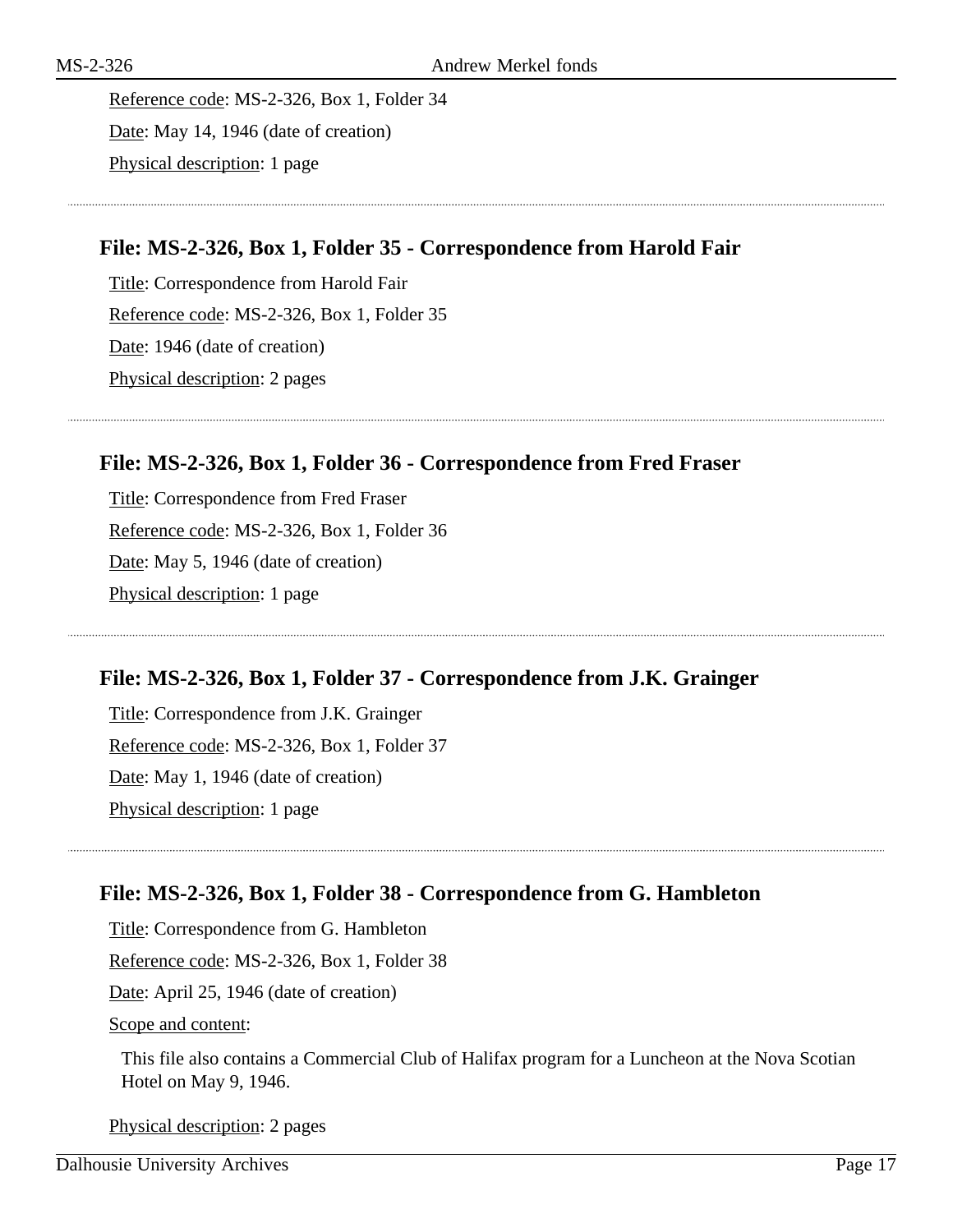# **File: MS-2-326, Box 1, Folder 40 - Correspondence from Clara L.K. Holmes**

Title: Correspondence from Clara L.K. Holmes Reference code: MS-2-326, Box 1, Folder 40 Date: May 3, 1946 (date of creation) Physical description: 1 page

# **File: MS-2-326, Box 1, Folder 41 - Correspondence from Freeman Jenkins**

Title: Correspondence from Freeman Jenkins Reference code: MS-2-326, Box 1, Folder 41 Date: May 1, 1946 (date of creation) Physical description: 1 page

# **File: MS-2-326, Box 1, Folder 42 - Correspondence from E.E. Kelley**

Title: Correspondence from E.E. Kelley Reference code: MS-2-326, Box 1, Folder 42 Date: May 5, 1946 (date of creation) Physical description: 1 page

# **File: MS-2-326, Box 1, Folder 43 - Correspondence from C. LeCouteur**

Title: Correspondence from C. LeCouteur Reference code: MS-2-326, Box 1, Folder 43 Date: May 1, 1946 (date of creation) Physical description: 1 page

# **File: MS-2-326, Box 1, Folder 44 - Correspondence from Ian MacNeil**

Title: Correspondence from Ian MacNeil Reference code: MS-2-326, Box 1, Folder 44 Date: 1946 (date of creation)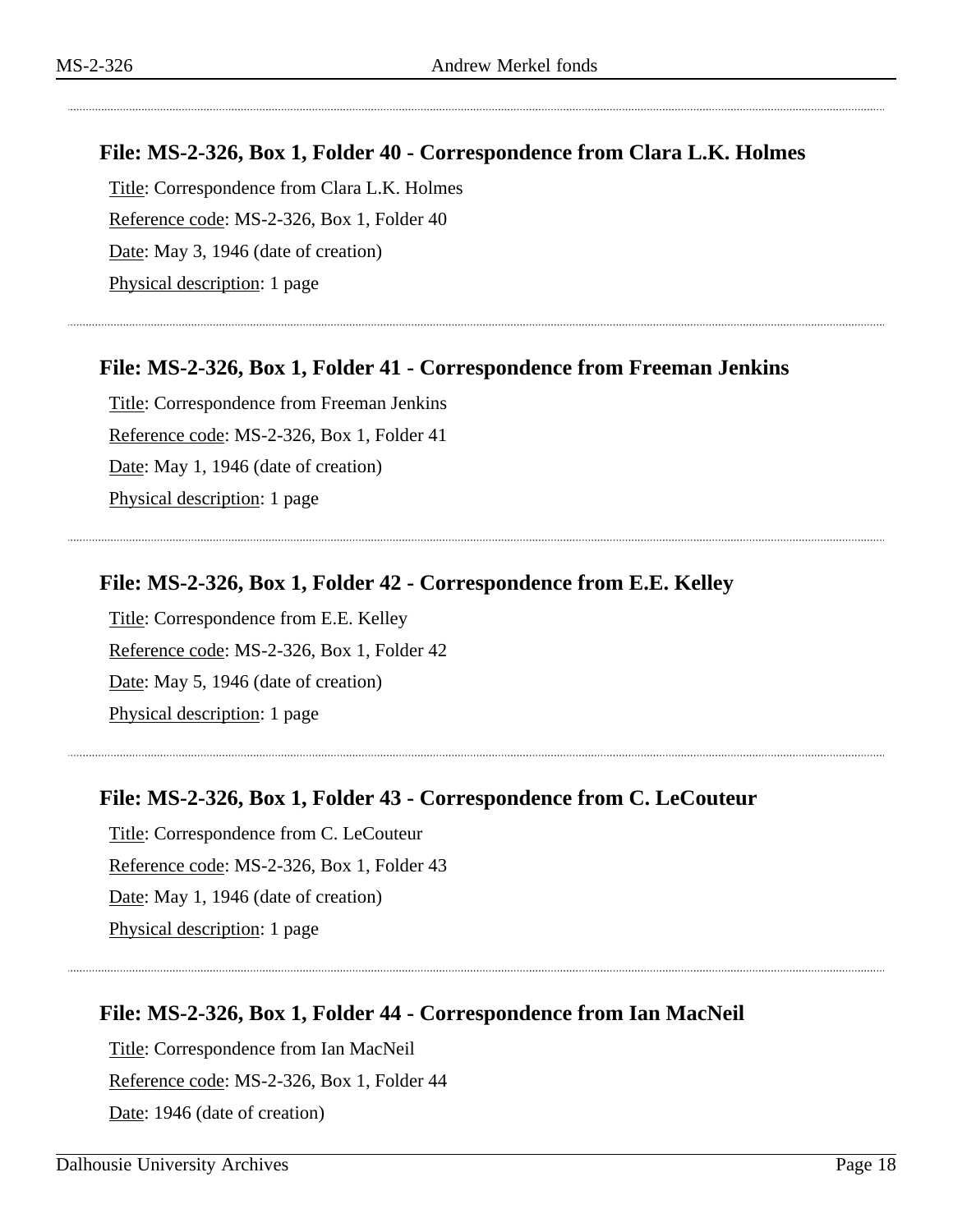Physical description: 3 pages

#### **File: MS-2-326, Box 1, Folder 45 - Correspondence from L.H. Mullard**

Title: Correspondence from L.H. Mullard Reference code: MS-2-326, Box 1, Folder 45 Date: May 1, 1946 (date of creation) Physical description: 2 pages

#### **File: MS-2-326, Box 1, Folder 46 - Correspondence from Parson**

Title: Correspondence from Parson Reference code: MS-2-326, Box 1, Folder 46 Date: May 1, 1946 (date of creation) Physical description: 1 page

#### **File: MS-2-326, Box 1, Folder 47 - Correspondence from Gillis Purcell**

Title: Correspondence from Gillis Purcell Reference code: MS-2-326, Box 1, Folder 47 Date: May 1946 (date of creation) Date: May 1, 1946 (date of creation) Physical description: 2 pages

#### **File: MS-2-326, Box 1, Folder 48 - Correspondence from R.J. Rankin**

Title: Correspondence from R.J. Rankin Reference code: MS-2-326, Box 1, Folder 48 Date: May 1946 (date of creation) Physical description: 4 pages

#### **File: MS-2-326, Box 1, Folder 49 - Correspondence to J. Redditt**

Title: Correspondence to J. Redditt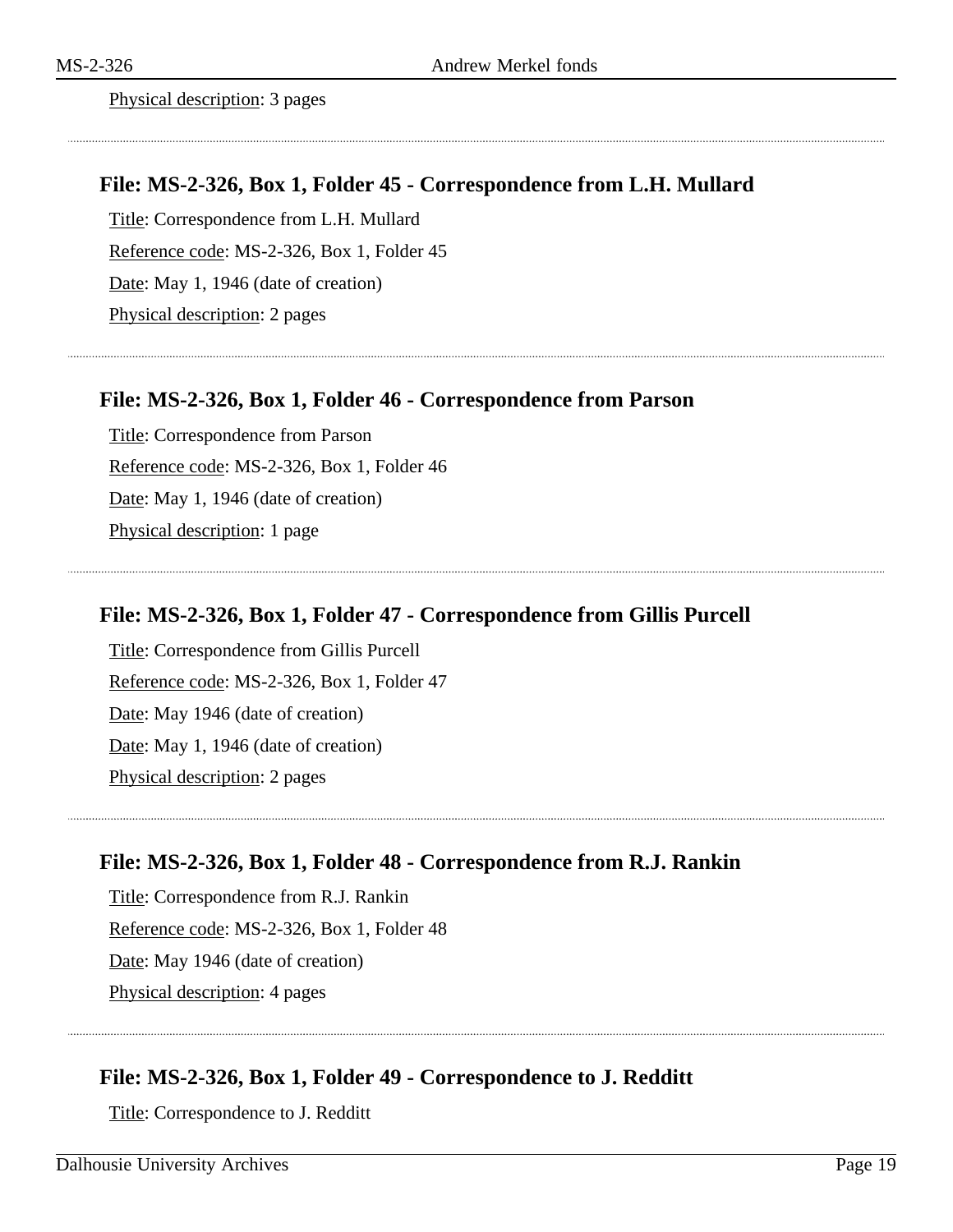Reference code: MS-2-326, Box 1, Folder 49 Date: 1946 (date of creation) Physical description: 1 page

### **File: MS-2-326, Box 1, Folder 50 - Correspondence from Sam G. Ross**

Title: Correspondence from Sam G. Ross Reference code: MS-2-326, Box 1, Folder 50 Date: April 30, 1946 (date of creation) Physical description: 1 page

### **File: MS-2-326, Box 1, Folder 51 - Correspondence from Sayers**

Title: Correspondence from Sayers Reference code: MS-2-326, Box 1, Folder 51 Date: May 1, 1946 (date of creation) Physical description: 1 page

#### **File: MS-2-326, Box 1, Folder 52 - Correspondence from Donald R. Smith**

Title: Correspondence from Donald R. Smith Reference code: MS-2-326, Box 1, Folder 52 Date: May 3, 1946 (date of creation) Physical description: 1 page

# **File: MS-2-326, Box 1, Folder 53 - Correspondence from Norma Smith**

Title: Correspondence from Norma Smith Reference code: MS-2-326, Box 1, Folder 53 Date: May 7, 1946 (date of creation) Physical description: 1 page

# **File: MS-2-326, Box 1, Folder 54 - Correspondence from Bob Stanson**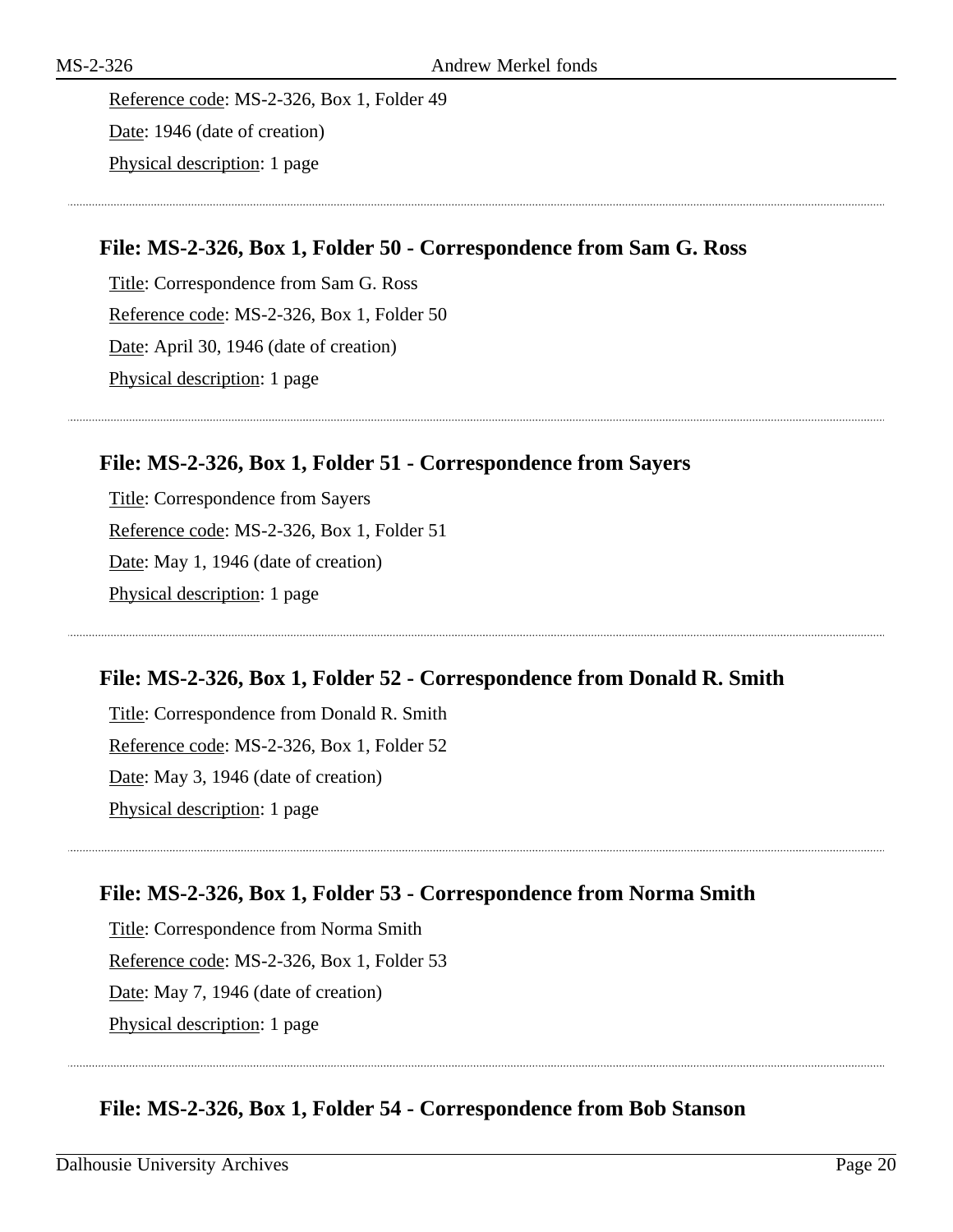Title: Correspondence from Bob Stanson Reference code: MS-2-326, Box 1, Folder 54 Date: May 2, 1946 (date of creation) Physical description: 1 page

# **File: MS-2-326, Box 1, Folder 55 - Correspondence to William Stewart**

Title: Correspondence to William Stewart Reference code: MS-2-326, Box 1, Folder 55 Date: May 1, 1946 (date of creation) Physical description: 1 page

# **File: MS-2-326, Box 1, Folder 56 - Correspondence to Sydney Thomas**

Title: Correspondence to Sydney Thomas Reference code: MS-2-326, Box 1, Folder 56 Date: May 1, 1946 (date of creation) Physical description: 1 page

# **File: MS-2-326, Box 1, Folder 57 - Correspondence from Walter S. Thompson**

Title: Correspondence from Walter S. Thompson Reference code: MS-2-326, Box 1, Folder 57 Date: May 4, 1946 (date of creation) Physical description: 1 page

# **File: MS-2-326, Box 1, Folder 58 - Correspondence to Reg Wamboldt**

Title: Correspondence to Reg Wamboldt Reference code: MS-2-326, Box 1, Folder 58 Date: May 1, 1946 (date of creation) Physical description: 1 page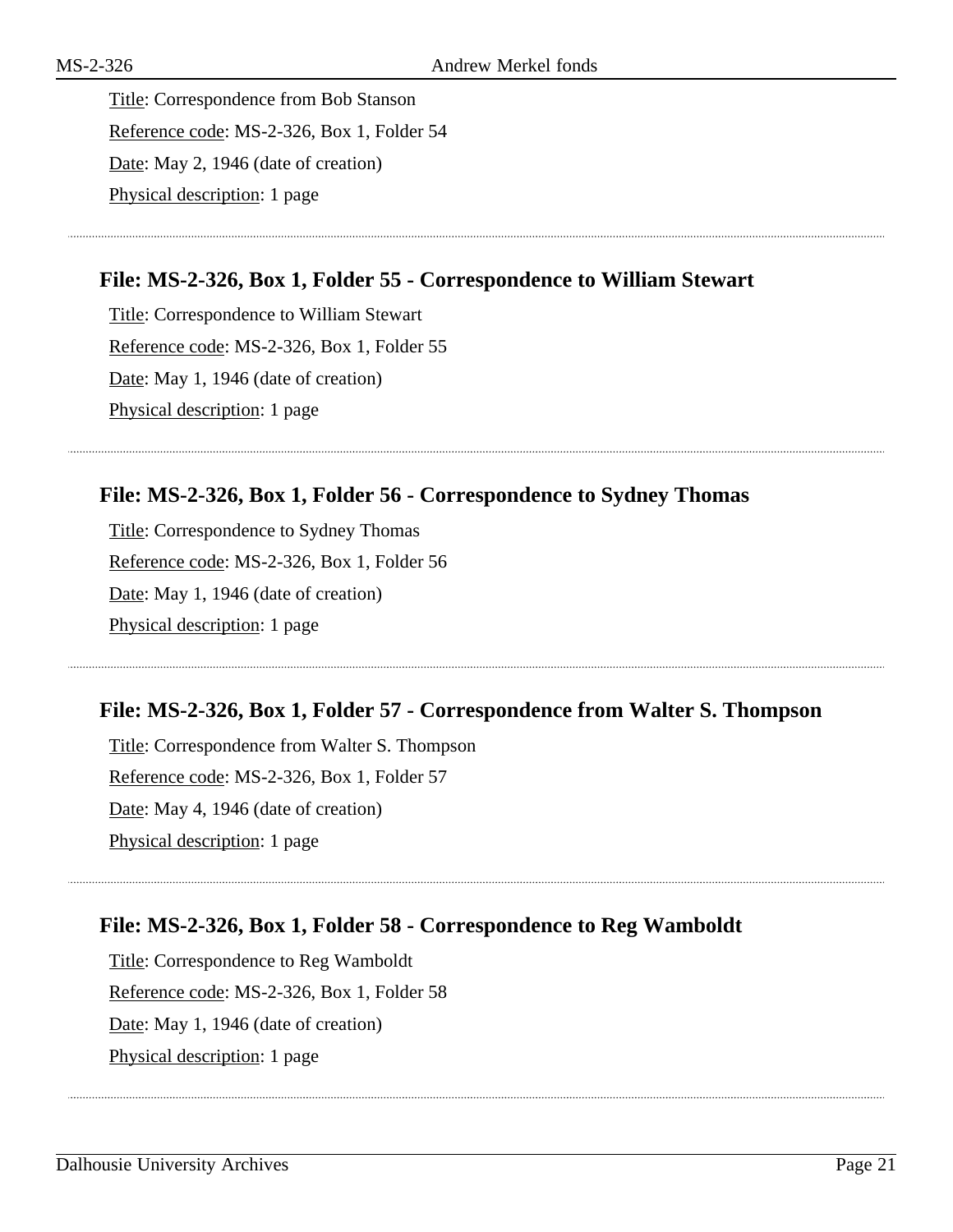# **File: MS-2-326, Box 1, Folder 59 - Correspondence from unidentified**

Title: Correspondence from unidentified Reference code: MS-2-326, Box 1, Folder 59 Date: May 4, 1946 (date of creation) Physical description: 1 page

# <span id="page-21-0"></span>**Series: Air Atlantic Radio and Aviation Magazine papers**

Title: Air Atlantic Radio and Aviation Magazine papers

Date: 1938-1946 (date of creation)

Scope and content:

This series consists of correspondence and memoirs of colleagues submitted to Air, the Air atlantic radio and aviation magazine.

# **File: MS-2-326, Box 2, Folder 33 - Material submitted for publication by A. Andrew**

Title: Material submitted for publication by A. Andrew

Reference code: MS-2-326, Box 2, Folder 33

Date: May 16, 1946 (date of creation)

Scope and content:

This file consists of correspondence and a manuscript.

Physical description: 3 pages

# **File: MS-2-326, Box 2, Folder 34 - Material submitted for publication by C.R. Blackburn**

Title: Material submitted for publication by C.R. Blackburn

Reference code: MS-2-326, Box 2, Folder 34

Date: February-May, 1946 (date of creation)

Scope and content:

This file consists of correspondence and a manuscript.

Physical description: 6 pages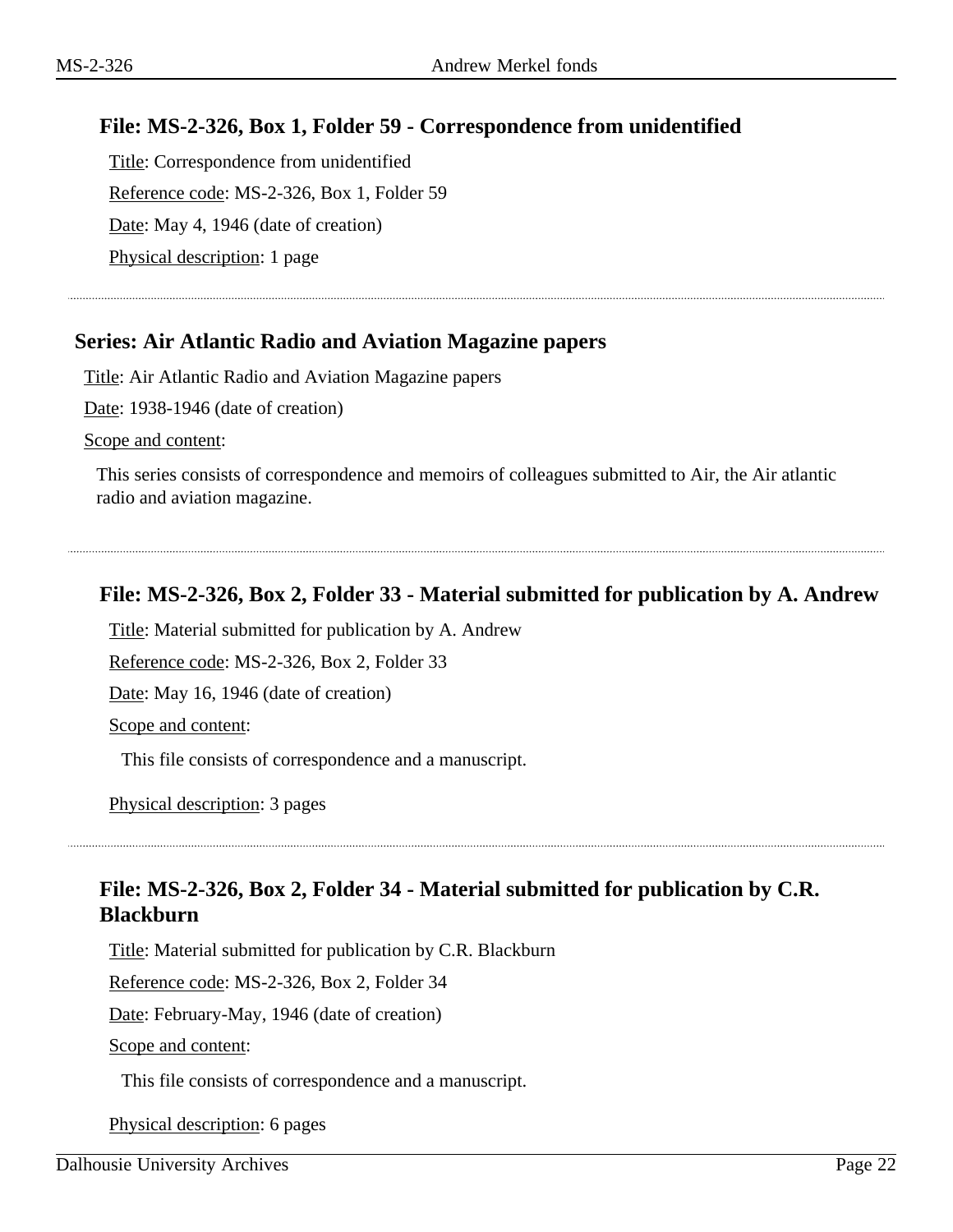# **File: MS-2-326, Box 2, Folder 1 - Material submitted for publication by Charles Bruce**

Title: Material submitted for publication by Charles Bruce

Reference code: MS-2-326, Box 2, Folder 1

Date: February 25, 1946 (date of creation)

Scope and content:

This file consists of correspondence and a manuscript.

Physical description: 4 pages

# **File: MS-2-326, Box 2, Folder 2 - Material submitted for publication by Ken Clark**

Title: Material submitted for publication by Ken Clark Reference code: MS-2-326, Box 2, Folder 2 Date: May 1, 1946 (date of creation) Scope and content: This file consists of correspondence, a newspaper clipping and a manuscript.

Physical description: 5 pages

# **File: MS-2-326, Box 2, Folder 3 - Material submitted for publication by Don Covey**

Title: Material submitted for publication by Don Covey

Reference code: MS-2-326, Box 2, Folder 3

Date: 1938, 1946 (date of creation)

Scope and content:

This file consists of correspondence, and a manuscript.

Physical description: 14 pages

# **File: MS-2-326, Box 2, Folder 4 - Material submitted for publication by Doug How**

Title: Material submitted for publication by Doug How

Reference code: MS-2-326, Box 2, Folder 4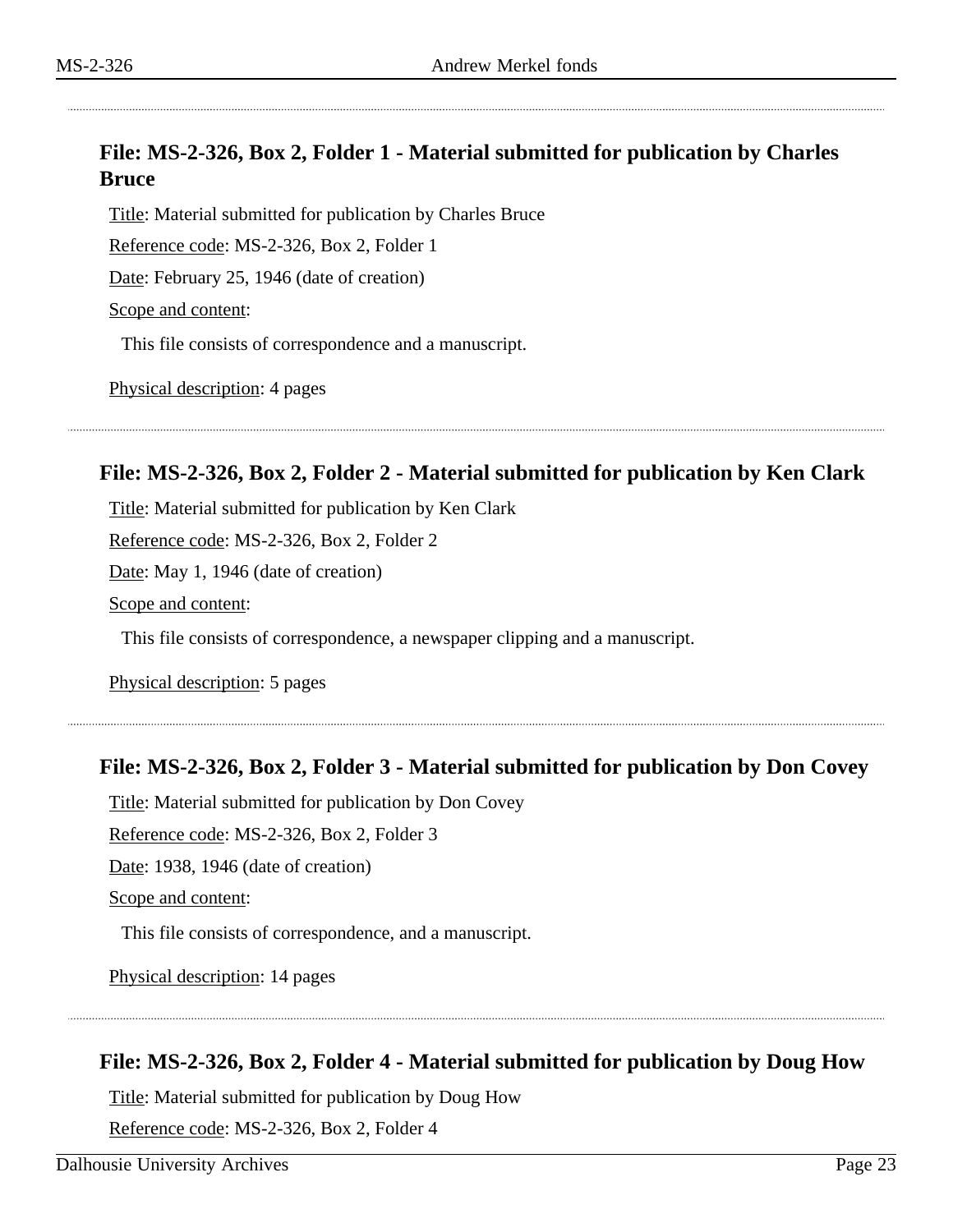Date: February-May, 1946 (date of creation) Scope and content:

This file consists of correspondence, and a manuscript.

Physical description: 6 pages

# **File: MS-2-326, Box 2, Folder 5 - Material submitted for publication by Frank Lowe**

Title: Material submitted for publication by Frank Lowe Reference code: MS-2-326, Box 2, Folder 5 Date: March-June, 1946 (date of creation) Scope and content: This file consists of correspondence, and a manuscript.

Physical description: 8 pages

# **File: MS-2-326, Box 2, Folder 6 - Correspondence by Charle B. Lynch, Canadian War Correspondent**

Title: Correspondence by Charle B. Lynch, Canadian War Correspondent Reference code: MS-2-326, Box 2, Folder 6 Date: March 3, 1946 (date of creation) Physical description: 2 pages

# **File: MS-2-326, Box 2, Folder 7 - Material submitted for publication by Margaret MacDonald**

Title: Material submitted for publication by Margaret MacDonald Reference code: MS-2-326, Box 2, Folder 7 Date: 1946 (date of creation) Physical description: 4 pages

# **File: MS-2-326, Box 2, Folder 8 - Correspondence by J.A. McNeill**

Title: Correspondence by J.A. McNeill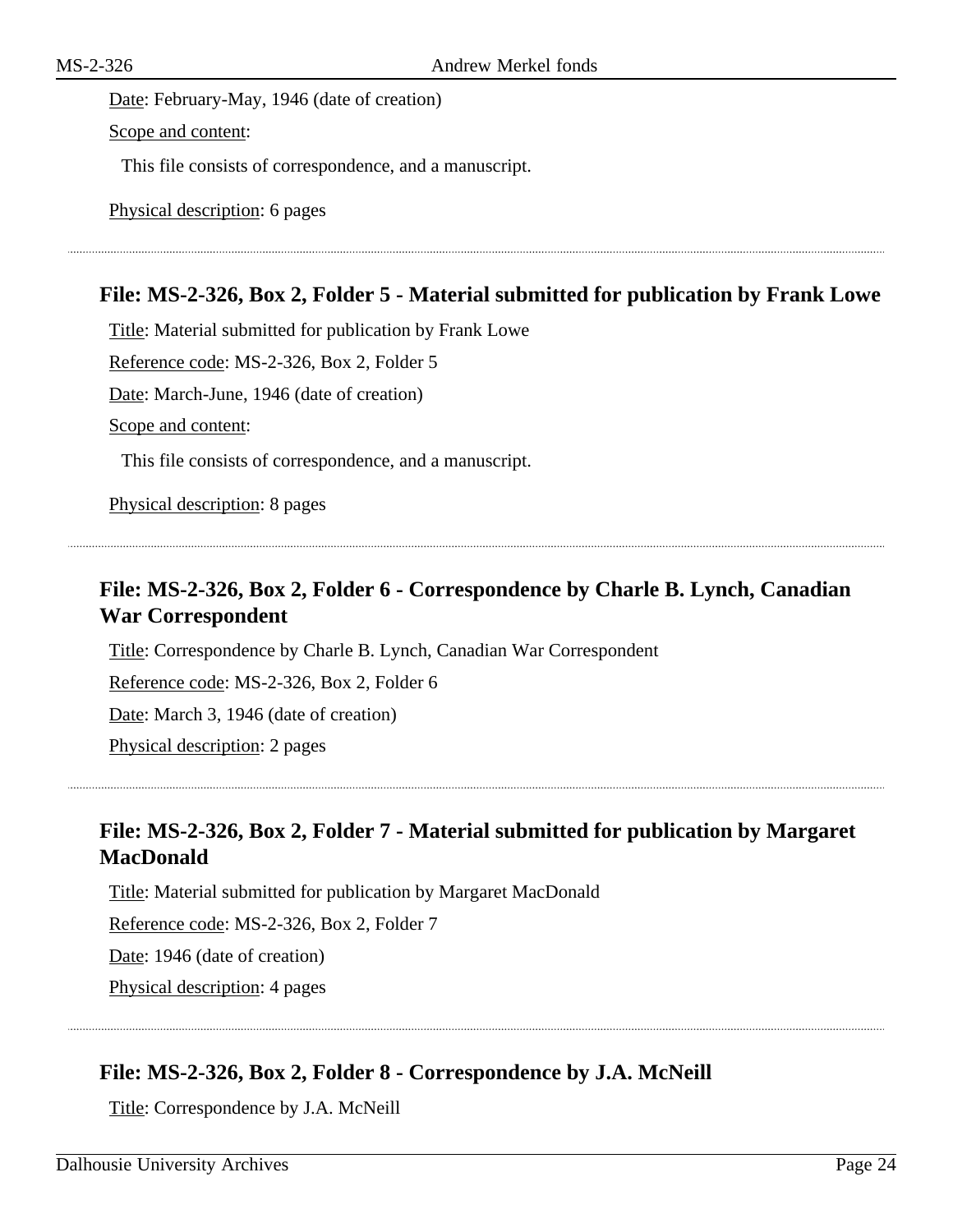Reference code: MS-2-326, Box 2, Folder 8 Date: March 17, 1946 (date of creation) Physical description: 1 page

# **File: MS-2-326, Box 2, Folder 9 - Material submitted for publication by John Mosher**

Title: Material submitted for publication by John Mosher Reference code: MS-2-326, Box 2, Folder 9 Date: May 1, 1946 (date of creation) Physical description: 4 pages

# **File: MS-2-326, Box 2, Folder 10 - Material submitted for publication by Ralph Morton, titled The Home town angle**

Title: Material submitted for publication by Ralph Morton, titled The Home town angle

Reference code: MS-2-326, Box 2, Folder 10

Date: 1946 (date of creation)

Scope and content:

Ralph Morton was the chief of the Australasian Bureau of the Associated Press.

Physical description: 4 pages

# **File: MS-2-326, Box 2, Folder 11 - Material submitted for publication by Phil Partington**

Title: Material submitted for publication by Phil Partington

Reference code: MS-2-326, Box 2, Folder 11

Date: May 1, 1946 (date of creation)

Scope and content:

This file consists of Correspondence and a manuscript.

Physical description: 3 pages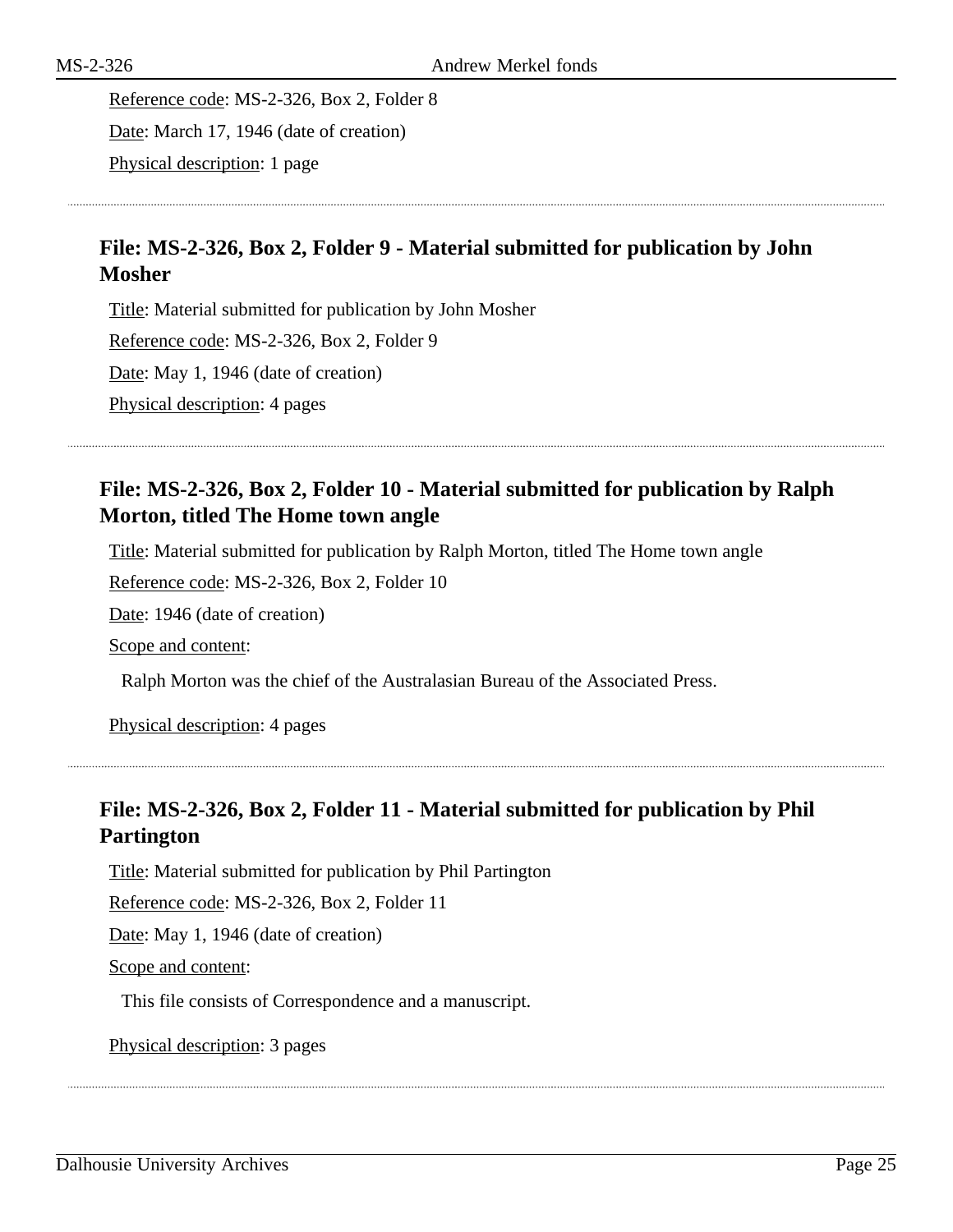# **File: MS-2-326, Box 2, Folder 12 - Material submitted for publication by T. Forbes Rhude**

Title: Material submitted for publication by T. Forbes Rhude Reference code: MS-2-326, Box 2, Folder 12 Date: March-May, 1946 (date of creation) Scope and content:

This file consists of Correspondence and a manuscript.

Physical description: 6 pages

# **File: MS-2-326, Box 2, Folder 13 - Material submitted for publication by Bill Stewart**

Title: Material submitted for publication by Bill Stewart

Reference code: MS-2-326, Box 2, Folder 13

Date: April 1946 (date of creation)

Scope and content:

This file consists of Correspondence and a manuscript.

Physical description: 4 pages

# **File: MS-2-326, Box 2, Folder 14 - Material submitted for publication by E.L. Williams**

Title: Material submitted for publication by E.L. Williams

Reference code: MS-2-326, Box 2, Folder 14

Date: May 1, 1946 (date of creation)

Scope and content:

This file consists of Correspondence and a manuscript.

Physical description: 3 pages

# **File: MS-2-326, Box 2, Folder 15 - Information on the AIR (Atlantic Radio and Aviation) project**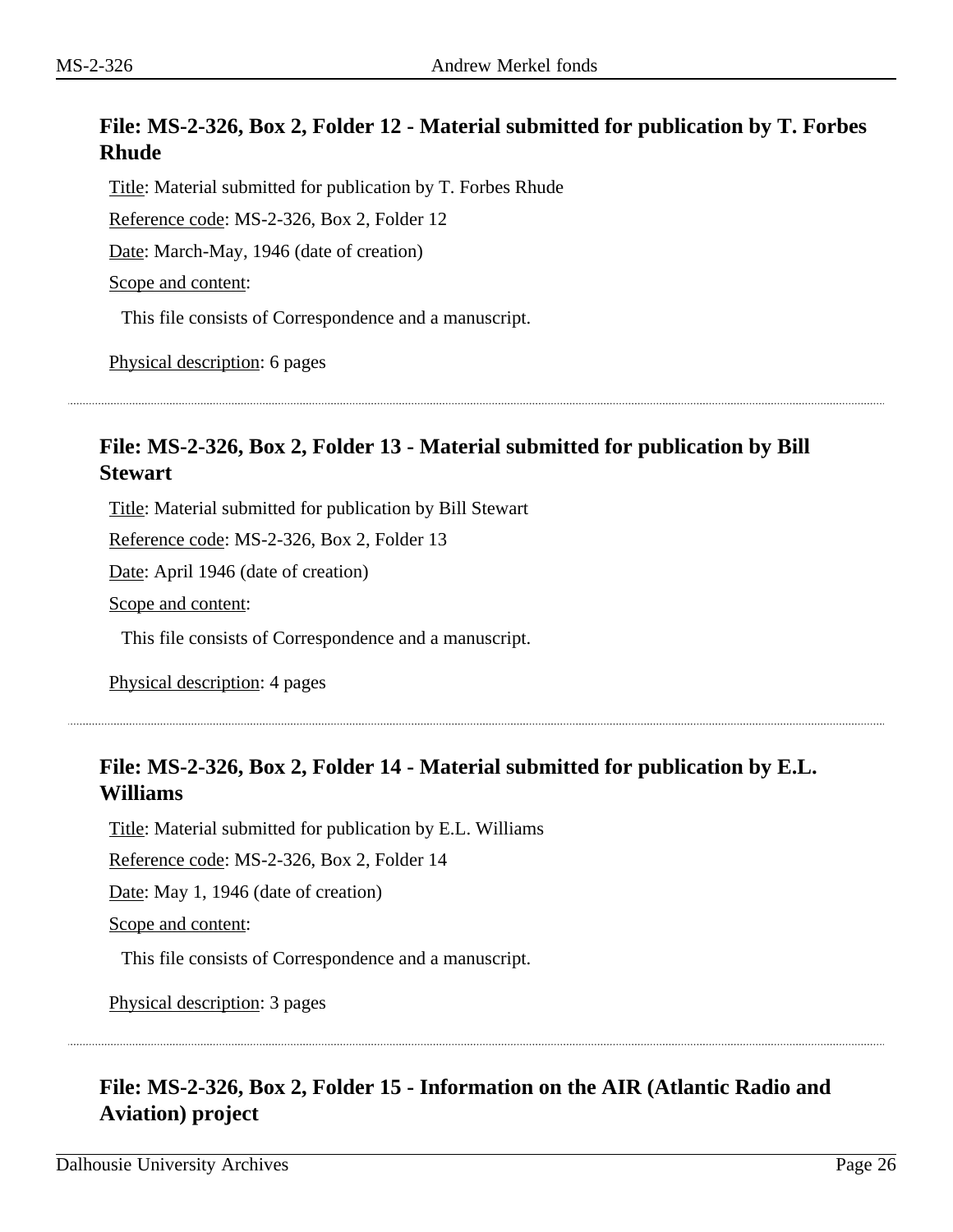Title: Information on the AIR (Atlantic Radio and Aviation) project

Reference code: MS-2-326, Box 2, Folder 15

Date: 1946 (date of creation)

Scope and content:

This file contains a schedule for maritime radio stations for Saturday, 2nd March 1946, an agreement for the Radio stations, biographies of the correspondents and a press release.

Physical description: 9 pages

# **File: MS-2-326, Box 2, Folder 35 - Material submitted for publication by W.W. Murray**

Title: Material submitted for publication by W.W. Murray

Reference code: MS-2-326, Box 2, Folder 35

Date: March-May, 1946 (date of creation)

Scope and content:

This file consists of Correspondence and a manuscript.

Physical description: 4 pages

#### <span id="page-26-0"></span>**Series: Correspondence and manuscripts from Merkel's peers**

Title: Correspondence and manuscripts from Merkel's peers

Date: 1922-1951 (date of creation)

Scope and content:

This series consists of correspondence and manuscripts written by authors and friends of Merkel.

Physical description: 5 cm of textual record

#### **File: MS-2-326, Box 2, Folder 17 - Letter to Merkel from Jeanne**

Title: Letter to Merkel from Jeanne Reference code: MS-2-326, Box 2, Folder 17 Date: September 20, 1951 (date of creation) Physical description: 2 pages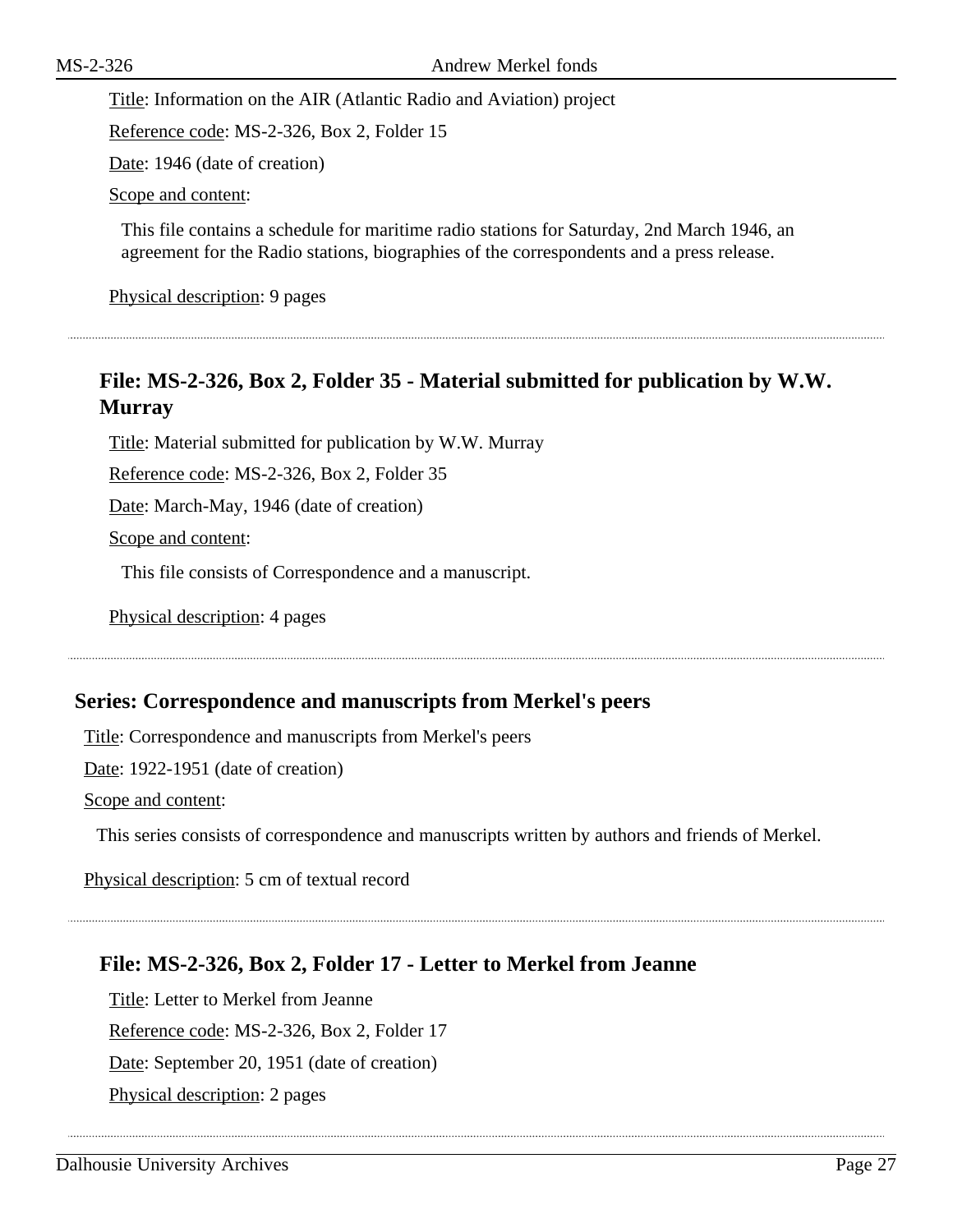# **File: MS-2-326, Box 2, Folder 18 - Letters to Merkel from Kenneth Leslie**

Creator: Leslie, Kenneth Title: Letters to Merkel from Kenneth Leslie Reference code: MS-2-326, Box 2, Folder 18 Date: 1944-1945 (date of creation) Scope and content:

This files also contains an article about Kenneth Leslie.

Physical description: 3 pages

# **File: MS-2-326, Box 2, Folder 19 - Letter to Dorothy E. Merkel from Major General John K. Cannon**

Title: Letter to Dorothy E. Merkel from Major General John K. Cannon Reference code: MS-2-326, Box 2, Folder 19

Date: January 4, 1945 (date of creation)

Physical description: 1 page

# **File: MS-2-326, Box 2, Folder 20 - Letter to Merkel from Angus F. Macdonald**

Title: Letter to Merkel from Angus F. Macdonald Reference code: MS-2-326, Box 2, Folder 20 Date: October 14, 1950 (date of creation) Physical description: 1 page

# **File: MS-2-326, Box 2, Folder 21 - Letter to Merkel from T.C. Macnabb**

Title: Letter to Merkel from T.C. Macnabb Reference code: MS-2-326, Box 2, Folder 21 Date: July 22, 1946 (date of creation) Physical description: 1 page

# **File: MS-2-326, Box 2, Folder 37 - Manuscripts from Robert Norwood**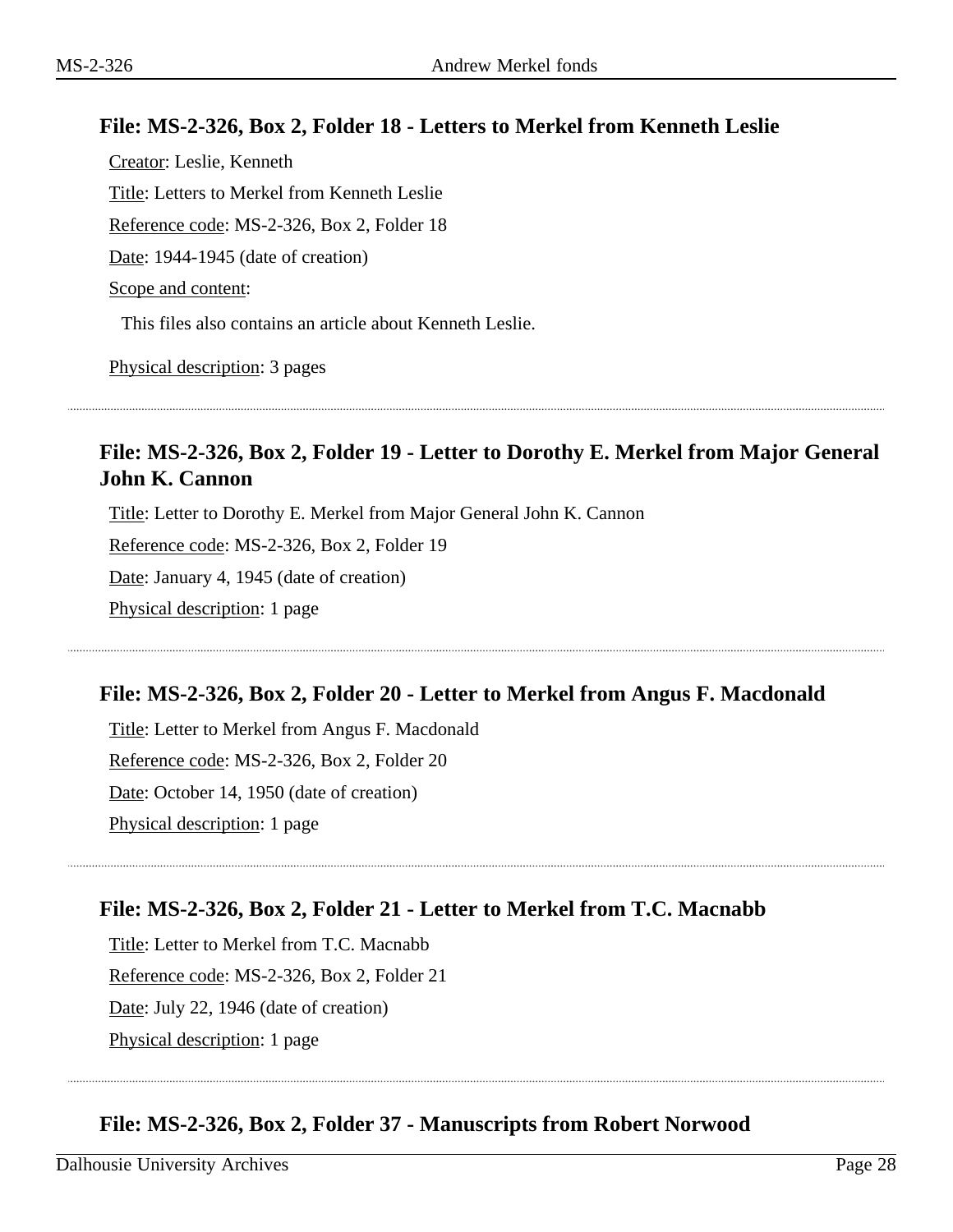Title: Manuscripts from Robert Norwood

Reference code: MS-2-326, Box 2, Folder 37

Date: 1922-1931 (date of creation)

Scope and content:

This file contains manuscripts of long poems by Robert Norwood, including ISSA and Aldebaran; stories stories - Little Essays in Common Sense, no. 1 & 2. It contains the play "Jumbo" by Robert Norwood. It also contains The Poetry of Robert Norwood by Charles G.D. Roberts, also a prologue of praise by William E. Marshall.

Physical description: 1 cm of textual record

# **File: MS-2-326, Box 2, Folder 29 - Material In memory of Robert Norwood**

Title: Material In memory of Robert Norwood

Reference code: MS-2-326, Box 2, Folder 29

Date: 1932 (date of creation)

Scope and content:

This file contains A sermon preached at a memorial service to the Rev. Robert Norwood held at the University of King's College, October 23rd, 1932. Also contains articles from 3 different journals re. Norwood's death.

Physical description: 16 pages

# **File: MS-2-326, Box 2, Folder 22 - Letter to Merkel from Phoebe**

Title: Letter to Merkel from Phoebe

Reference code: MS-2-326, Box 2, Folder 22

Date: [1940's?] (date of creation)

Physical description: 1 page

# **File: MS-2-326, Box 2, Folder 23 - Letter to Merkel from Lorne Pierce**

Title: Letter to Merkel from Lorne Pierce Reference code: MS-2-326, Box 2, Folder 23 Date: May 2, 1950 (date of creation) Physical description: 1 page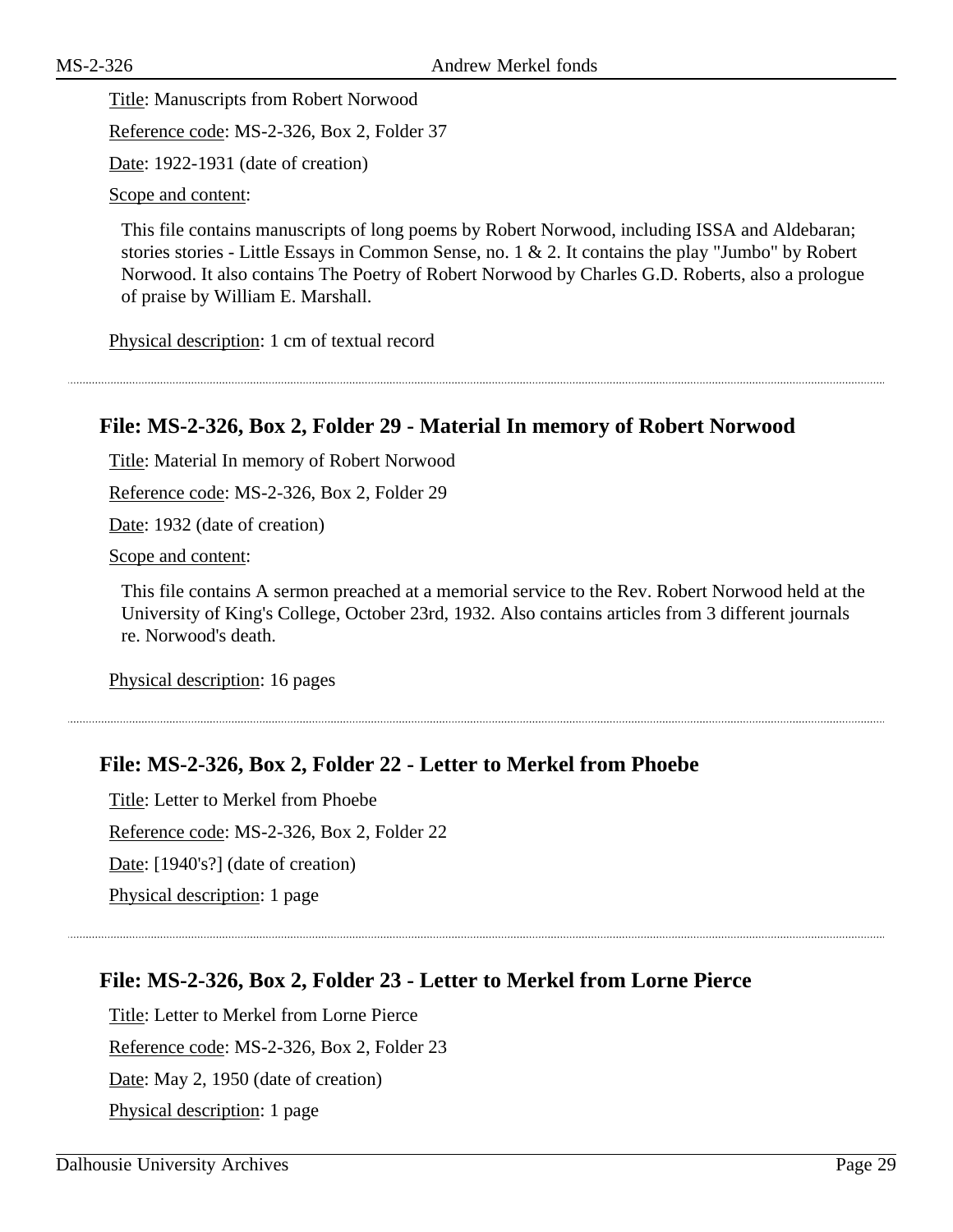# **File: MS-2-326, Box 2, Folder 38 - Correspondence between Merkel and Otto Strasser**

Title: Correspondence between Merkel and Otto Strasser

Reference code: MS-2-326, Box 2, Folder 38

Date: 1947-1949 (date of creation)

Scope and content:

This file also contains an offprint of The Challenge to western civilization by Otto Strasser and biographical information on Strasser.

Physical description: 24 pages

# **File: MS-2-326, Box 2, Folder 24 - Letter to Merkel from Harold R. Willoughby**

Title: Letter to Merkel from Harold R. Willoughby

Reference code: MS-2-326, Box 2, Folder 24

Date: February 11, 1952 (date of creation)

Scope and content:

This file also contains A Bibliographical record titled "The Rockerfeller McCormick manuscript and what came of it".

Physical description: 13 pages

### **File: MS-2-326, Box 36 - Correspondence to Merkel from Molly Beresford**

Title: Correspondence to Merkel from Molly Beresford

Reference code: MS-2-326, Box 36

Date: 1922-1936 (date of creation)

Physical description: 5 cm of textual record

# **File: MS-2-326, Box 2, Folder 39 - Manuscripts of poetry written by Molly Beresford**

Title: Manuscripts of poetry written by Molly Beresford

Reference code: MS-2-326, Box 2, Folder 39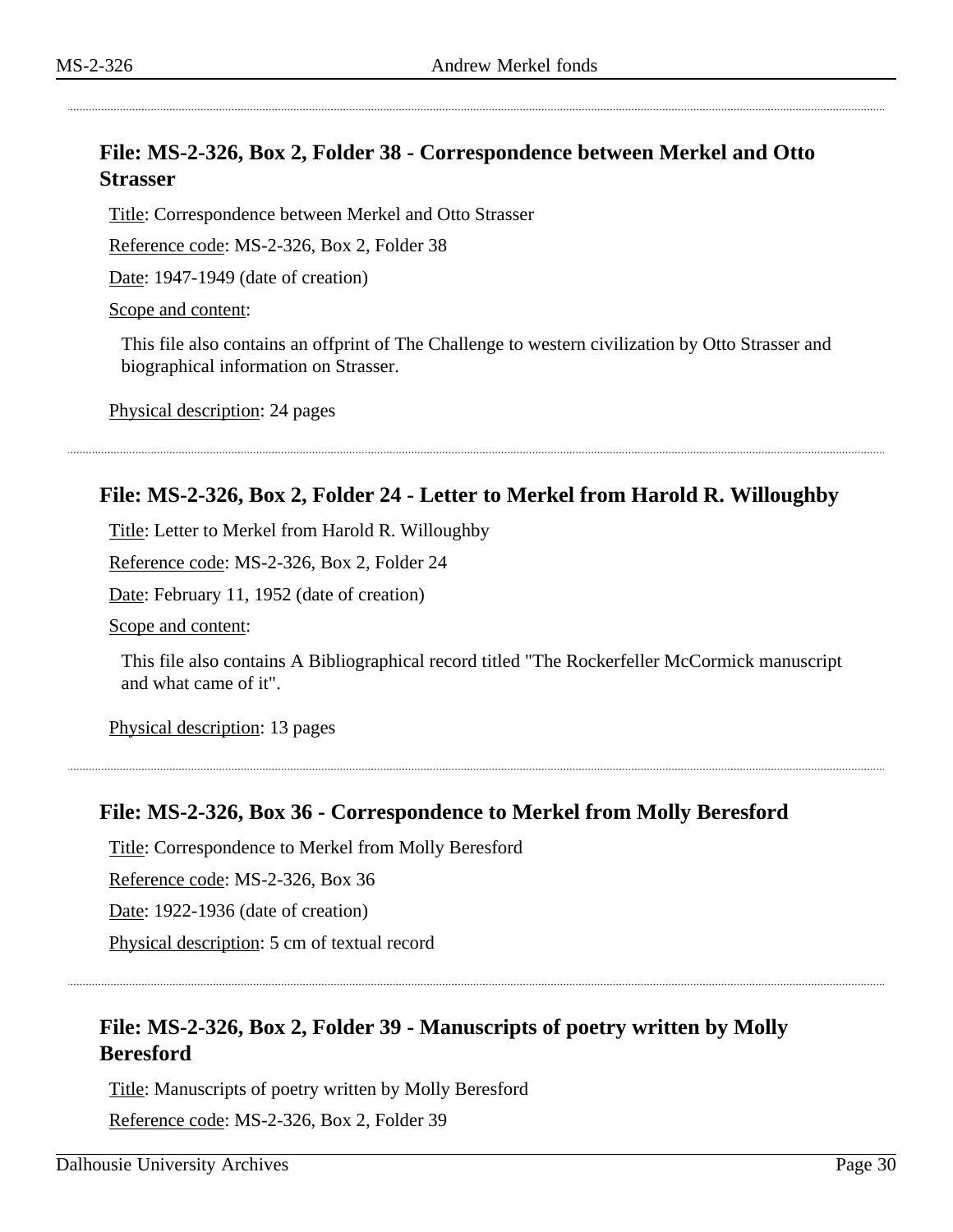Date: [192-?] (date of creation)

Scope and content:

This file consists of poems titled: Amaranth, The Mystery of love, Wot ye what love is, I will not leave you comfortless, Ballad of Young Jesus and his father, A wandering islemen's song, A goodnight, Rainbow haven and a Flint arrow.

Physical description: .5 cm of textual record

#### <span id="page-30-0"></span>**Series: Personal material**

Title: Personal material

Date: -1940-1954 (date of creation)

Scope and content:

This series consist of newspaper articles related to Andrew Merkel's death and other information about Merkel.

Physical description: 1 cm of textual record

# **File: MS-2-326, Box 2, Folder 25 - An article written by Lewis Milligan**

Title: An article written by Lewis Milligan Reference code: MS-2-326, Box 2, Folder 25 Date: [194-?] (date of creation) Physical description: 2 pages

# **File: MS-2-326, Box 2, Folder 26 - An articles written related to Andrew Merkel's death**

Title: An articles written related to Andrew Merkel's death Reference code: MS-2-326, Box 2, Folder 26 Date: June, 1954 (date of creation) Physical description: 1 cm of textual record

# <span id="page-30-1"></span>**Series: Books written by Merkel and others**

Title: Books written by Merkel and others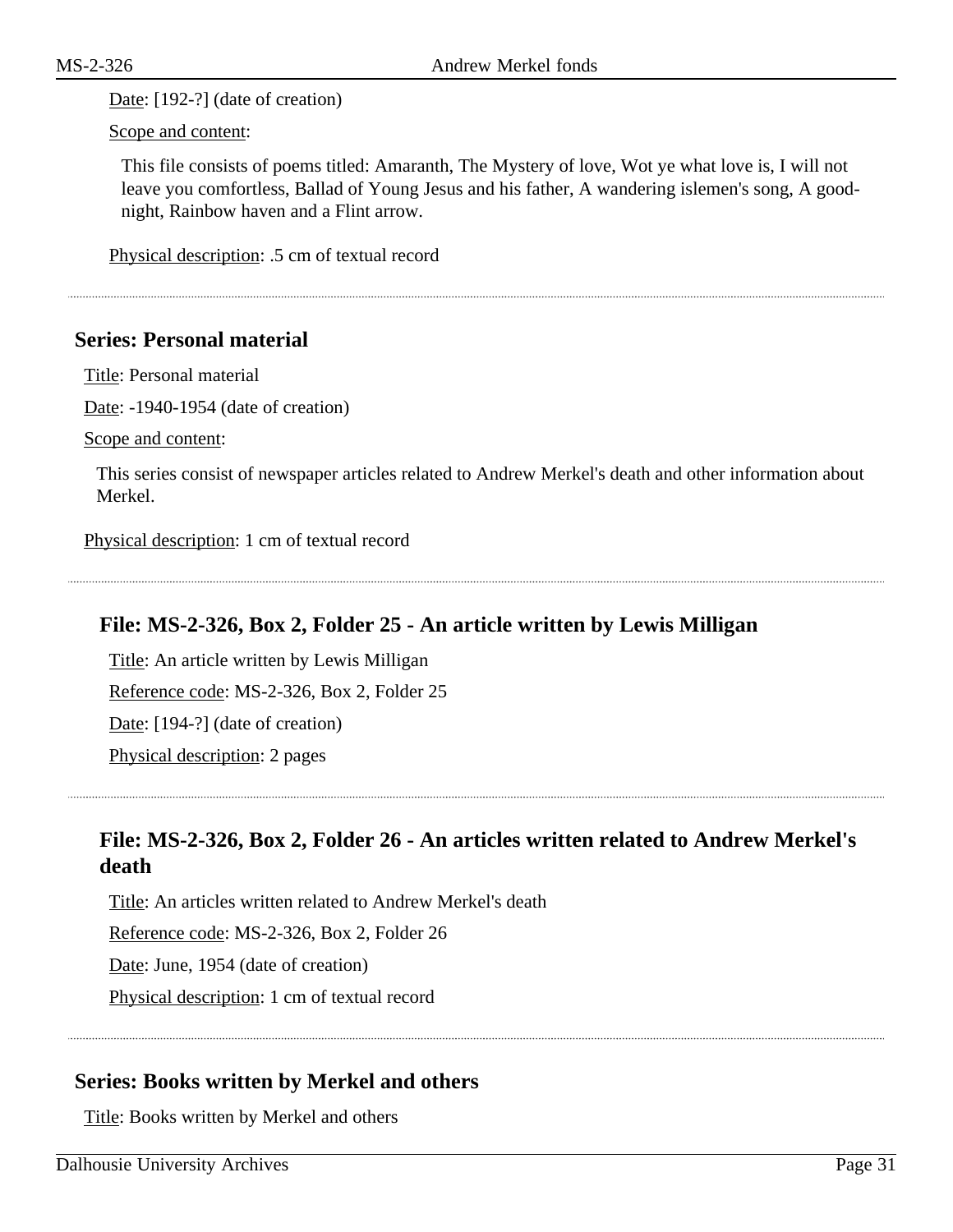# Date: 1944-1946 (date of creation) Scope and content:

This series consists of books written by Merkel and Bliss Carmen

Physical description: 3 cm of textual record

### **File: MS-2-326, Box 2, Folder 27 - The Order of Good Cheer: a narrative poem.**

Title: The Order of Good Cheer: a narrative poem.

Reference code: MS-2-326, Box 2, Folder 27

Date: 1944 (date of creation)

Scope and content:

This file contains the 1944 edition printed by Imperial Publishing Company, Limited.

Physical description: 1 cm of textual record

#### **File: MS-2-326, Box 2, Folder 28 - The Order of Good Cheer: a narrative poem.**

Title: The Order of Good Cheer: a narrative poem.

Reference code: MS-2-326, Box 2, Folder 28

Date: 1946 (date of creation)

Scope and content:

This file contains the 1946 edition printed by the Abanaki Press, Lower Granville, N.S.

Physical description: 2 cm of textual record

#### **File: MS-2-326, Box 2, Folder 40 - The Song fishermens' song sheet**

Title: The Song fishermens' song sheet

Reference code: MS-2-326, Box 2, Folder 40

Date: 1928-1929 (date of creation)

Scope and content:

This file contains 16 issues of the song sheet, it was printed in Halifax, N.S. The Song Fishermens' Song Sheet was a Halifax literary group. Some of the members of the group included Andrew Merkel, Kenneth Leslie, Charles G.D. Roberts, Molly Beresford, Charles Bruce, and Robert Norwood.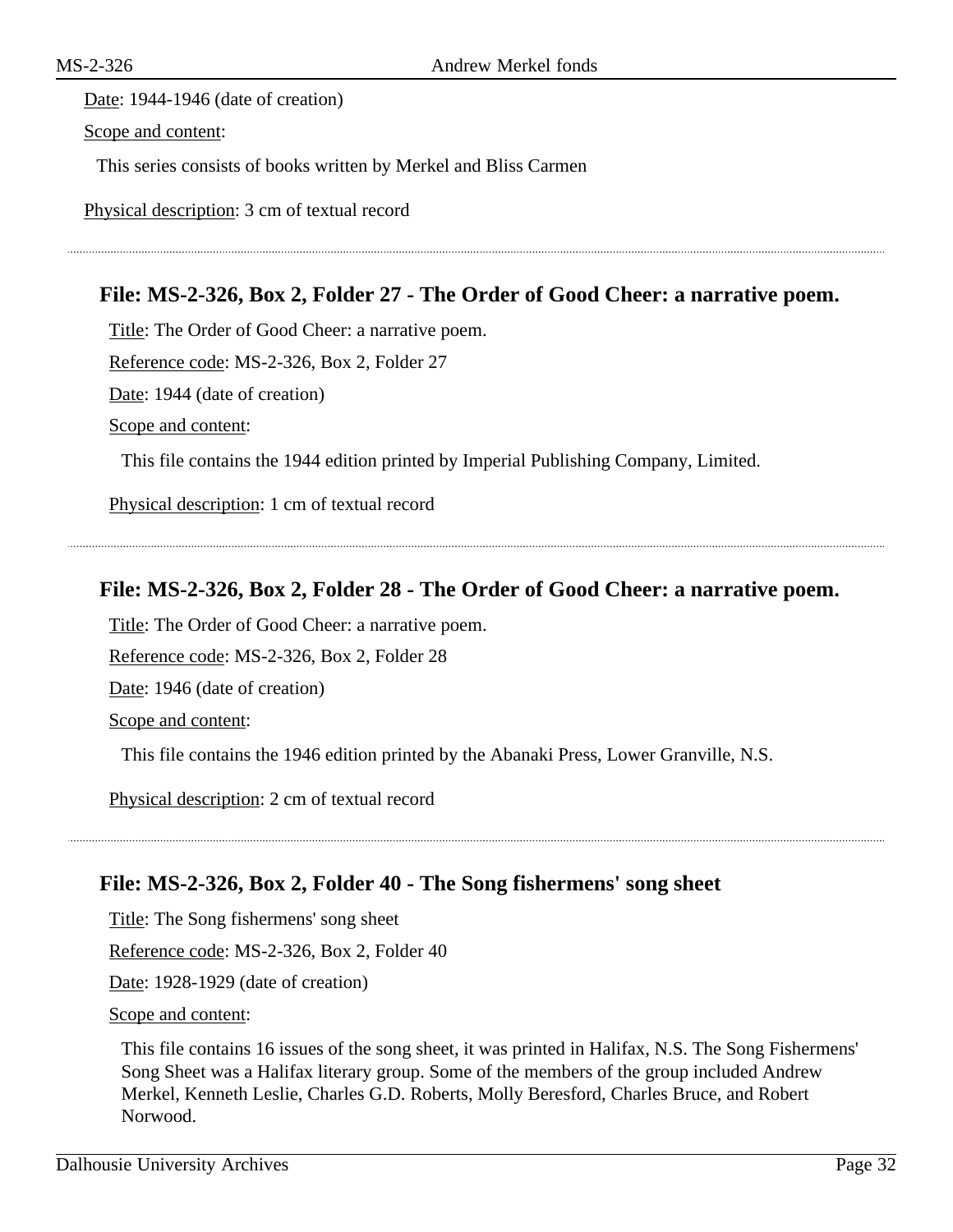#### Physical description: 2 cm of textual record

#### **File: MS-2-326, Box 1, Folder 60 - In the Offing by Andrew Merkel, and others**

Title: In the Offing by Andrew Merkel, and others

Reference code: MS-2-326, Box 1, Folder 60

Date: June, 1929 (date of creation)

Scope and content:

This file contains a book of poetry, a tribute to Bliss Carman printed by The Abanaki Press, Halifax, N.S. It includes poems by Richard Hovey, Charles Bruce, Ethel H. Butler, Kenneth Leslie and Andrew Merkel.

Physical description: 10 pages

#### <span id="page-32-0"></span>**Series: Photographs**

Title: Photographs Date: [194-?] (date of creation) Scope and content:

This series consists of 5 photographs in the Andrew Merkel fonds

Physical description: 5 photographs: b&w ; various sizes

#### **File: MS-2-326, PB Box 16, Folder 93 - Photograph of C.R. Blackburn**

Title: Photograph of C.R. Blackburn

Reference code: MS-2-326, PB Box 16, Folder 93

Date: [194-?] (date of creation)

Physical description: 1 photograph : b&w ; 2 x 2 1/2 inches

Alpha-numeric designations:

Previously in PC2, Box 13, Folder 45

# **File: MS-2-326, PB Box 22, Folder 66 - Photograph of Charles Bruce in Military uniform**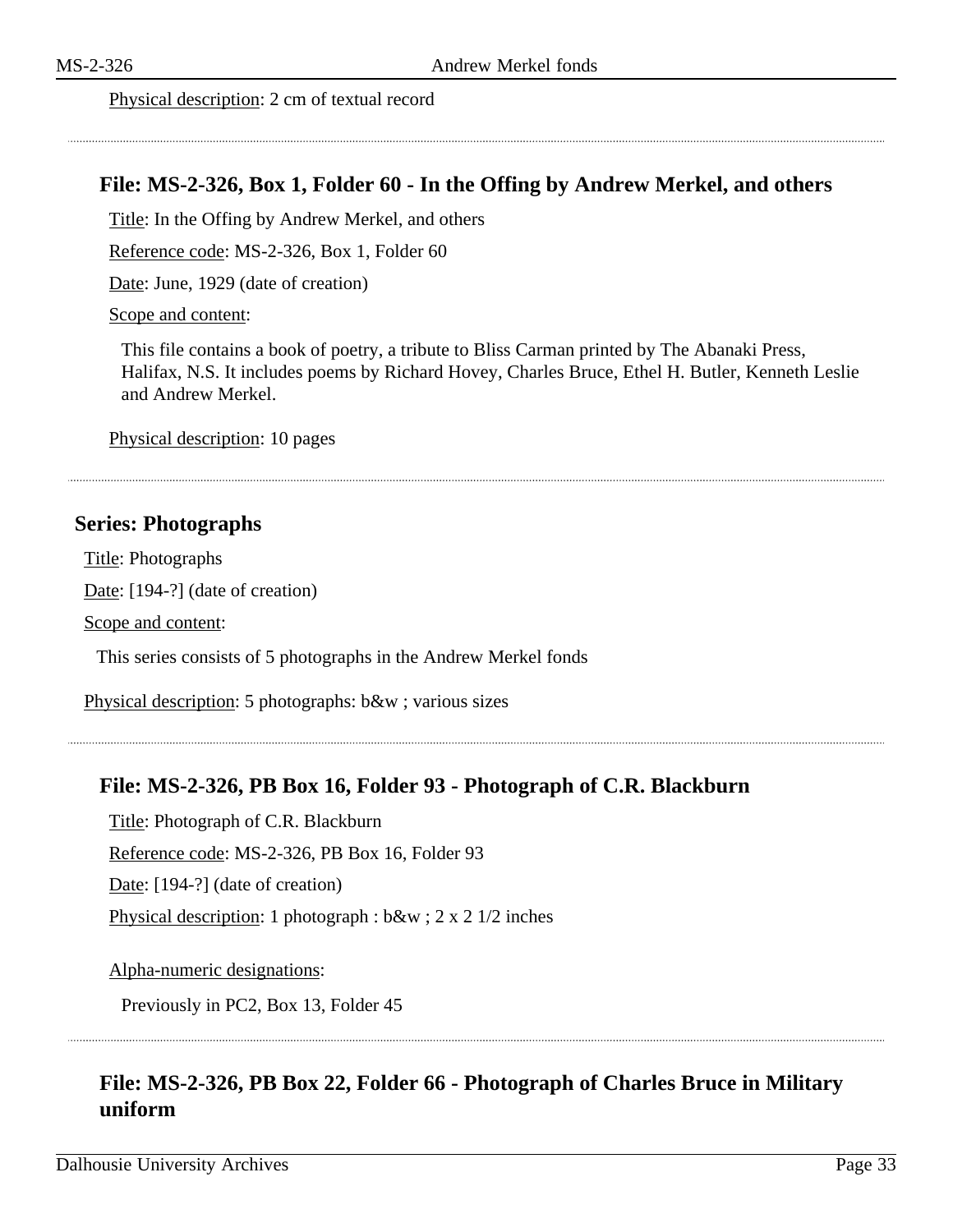Title: Photograph of Charles Bruce in Military uniform Reference code: MS-2-326, PB Box 22, Folder 66 Date: [194-?] (date of creation) Physical description: 1 photograph : b&w ; 6 x 8 inches

Alpha-numeric designations: Previously in PC2, Box 13, Folder 46

# **File: MS-2-326, PB Box 22, Folder 67 - Photograph of Ken Clark**

Title: Photograph of Ken Clark Reference code: MS-2-326, PB Box 22, Folder 67 Date: [194-?] (date of creation) Physical description: 1 photograph : b&w ; 8 x 10 inches

Alpha-numeric designations: Previously in PC2, Box 13, Folder 47

# **File: MS-2-326, PB Box 16, Folder 92 - Photograph of Don Covey**

Title: Photograph of Don Covey Reference code: MS-2-326, PB Box 16, Folder 92 Date: [194-?] (date of creation) Physical description: 1 photograph : b&w ; 3 x 4 inches

Alpha-numeric designations:

Previously in PC2, Box 13, Folder 48

# **File: MS-2-326, PB Box 5, Folder 74 - Photograph of John Mosher**

Title: Photograph of John Mosher Reference code: MS-2-326, PB Box 5, Folder 74 Date: [194-?] (date of creation) Physical description: 1 photograph : b&w ; 5 x 7 inches